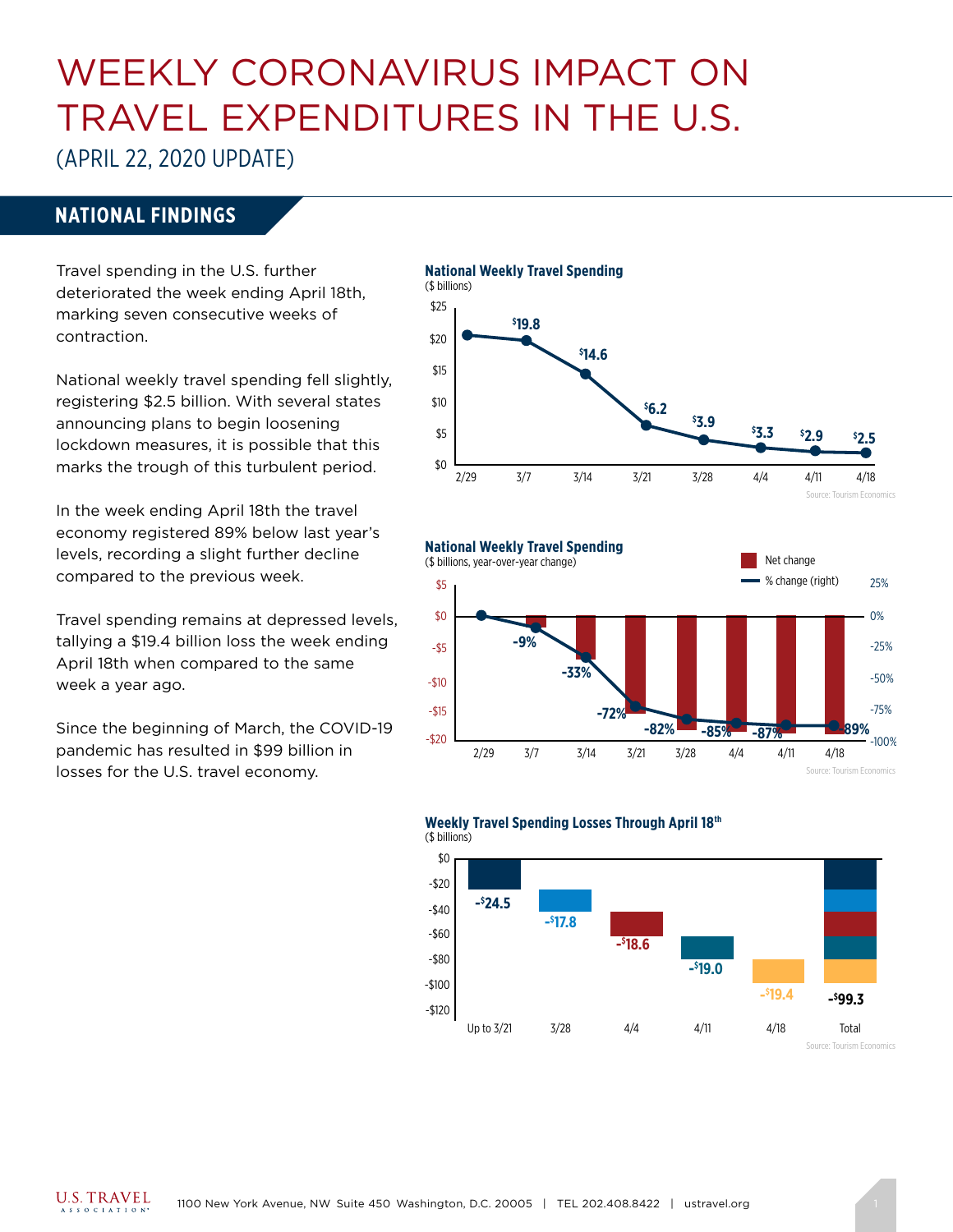#### **REGIONAL FINDINGS**

Travel spending losses for the week ending April 18th reached \$3.7 billion in the Northeast, \$2.9 billion in the Midwest, \$7.0 billion in the South, and \$5.9 billion in the West.

Over the past seven weeks, cumulative losses have tallied \$19.4 billion for the Northeast, \$14.6 billion for the Midwest, \$34.9 billion for the South, and \$30.4 billion for the West.

The West and Northeast have experiences similar losses, each registering an 89% decline. The Midwest saw the smallest decline from the previous week having gone from 84% below its previous year's level to 85%.





Northeast

-100% -80%



**-89% -85% -87% -89%** Midwest South South West

Source: Tourism Economics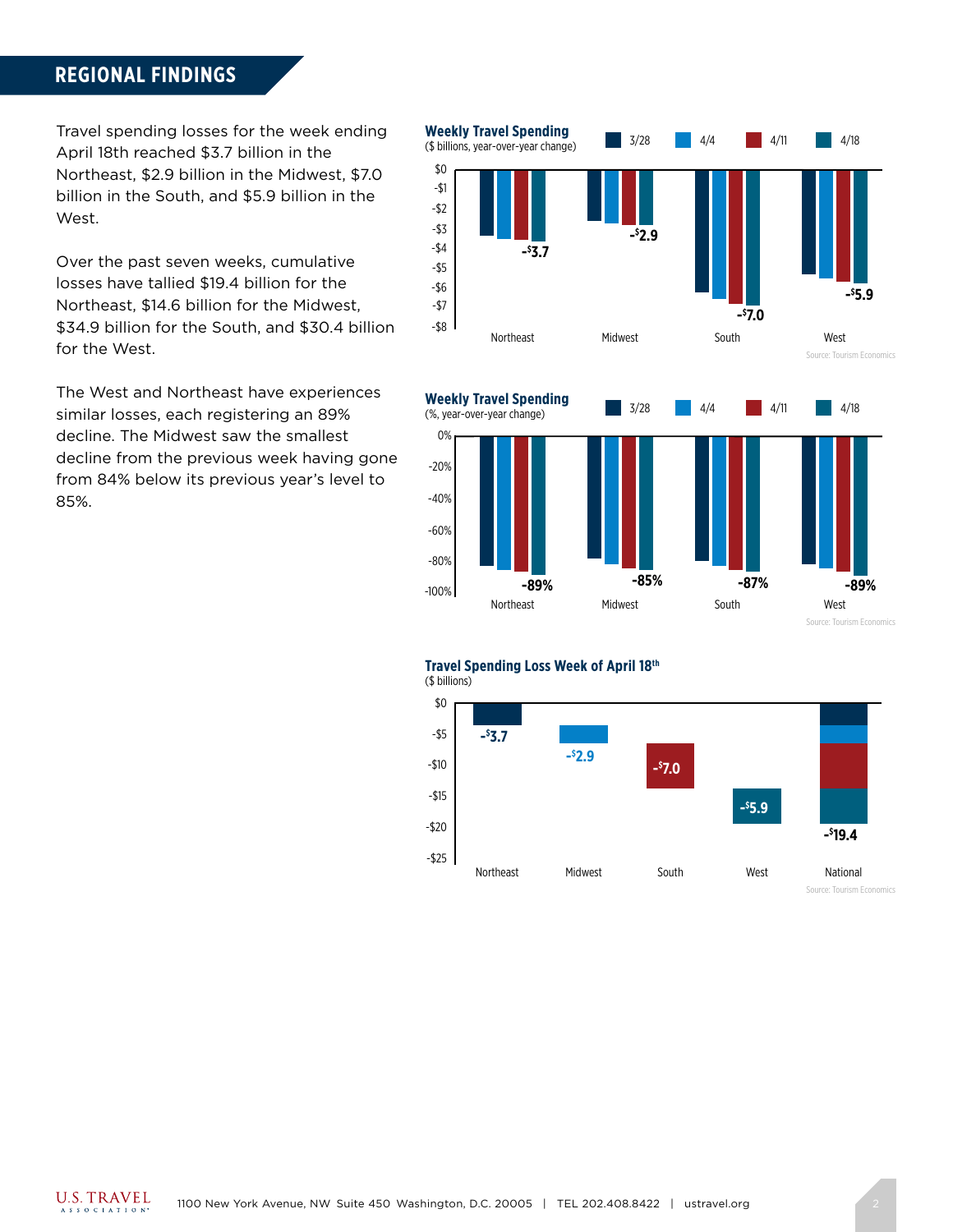#### **REGIONAL FINDINGS** (CONTINUED)

States that are less reliant on international and long-haul travel, as well as those without large urban centers saw more substantial improvements this week on average. Alaska, Arkansas, and Mississippi are the only states to suffer a decline of less than 80% last week.

Rhode Island, Hawaii, West Virginia, and the District of Columbia endured declines of more than 95% in the week ending April 18th.

These substantial losses in travel spending have caused a loss of \$12.8 billion in federal, state, and local tax revenue since March 1st.

This includes \$8.0 billion in federal taxes, \$2.9 billion in state taxes, and \$1.9 billion in local tax revenue.

**Weekly Travel Spending (Week Ending April 18)**



#### **National Tax Revenue Losses on Travel Spending** (\$ millions, year-over-year change)

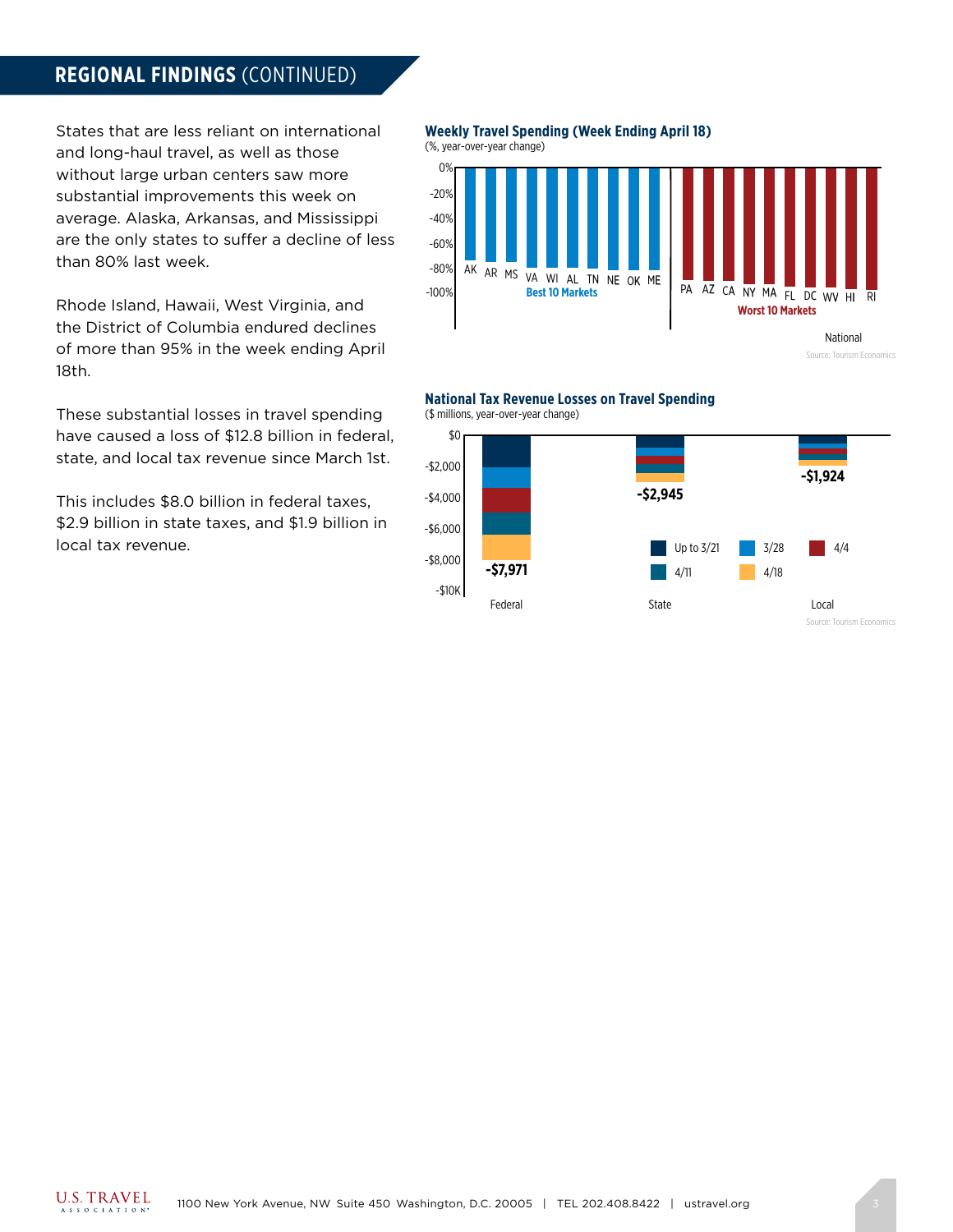# **NATIONAL AND REGIONAL TABLES**

| <b>TOTAL WEEKLY TRAVEL SPENDING (\$ BILLIONS)</b> |      |      |      |      |      |     |      |      |  |  |
|---------------------------------------------------|------|------|------|------|------|-----|------|------|--|--|
| <b>WEEK ENDING</b>                                | 2/29 | 3/7  | 3/14 | 3/21 | 3/28 | 4/4 | 4/11 | 4/18 |  |  |
| <b>United States</b>                              | 20.5 | 20.6 | 19.8 | 14.6 | 6.2  | 3.9 | 3.3  | 2.9  |  |  |
| <b>Northeast</b>                                  | 3.9  | 3.9  | 3.8  | 2.4  | 0.9  | 0.7 | 0.6  | 0.6  |  |  |
| New England                                       | 1.0  | 1.0  | 1.0  | 0.6  | 0.3  | 0.2 | 0.2  | 0.2  |  |  |
| Middle Atlantic                                   | 2.9  | 2.9  | 2.8  | 1.8  | 0.6  | 0.5 | 0.4  | 0.4  |  |  |
| <b>Midwest</b>                                    | 3.1  | 3.1  | 3.1  | 2.3  | 1.1  | 0.7 | 0.6  | 0.5  |  |  |
| East North Central                                | 2.0  | 1.9  | 2.0  | 1.4  | 0.6  | 0.4 | 0.4  | 0.3  |  |  |
| West North Central                                | 1.1  | 1.1  | 1.1  | 0.9  | 0.4  | 0.3 | 0.2  | 0.2  |  |  |
| South                                             | 7.6  | 7.6  | 7.5  | 5.7  | 2.6  | 1.6 | 1.4  | 1.2  |  |  |
| South Atlantic                                    | 4.6  | 4.6  | 4.5  | 3.4  | 1.5  | 0.8 | 0.7  | 0.6  |  |  |
| East South Central                                | 1.0  | 1.0  | 1.0  | 0.8  | 0.4  | 0.2 | 0.2  | 0.2  |  |  |
| West South Central                                | 2.0  | 2.0  | 2.0  | 1.5  | 0.7  | 0.5 | 0.4  | 0.4  |  |  |
| West                                              | 6.1  | 6.3  | 5.7  | 4.3  | 1.8  | 1.2 | 1.0  | 0.8  |  |  |
| Mountain                                          | 2.2  | 2.2  | 2.1  | 1.8  | 0.7  | 0.5 | 0.4  | 0.3  |  |  |
| Pacific                                           | 4.0  | 4.1  | 3.6  | 2.5  | 1.1  | 0.7 | 0.6  | 0.5  |  |  |

| <b>YEAR-OVER-YEAR NET CHANGE IN WEEKLY TRAVEL SPENDING (\$ BILLIONS)</b> |        |        |        |        |         |         |         |         |  |  |
|--------------------------------------------------------------------------|--------|--------|--------|--------|---------|---------|---------|---------|--|--|
| <b>WEEK ENDING</b>                                                       | 2/29   | 3/7    | 3/14   | 3/21   | 3/28    | 4/4     | 4/11    | 4/18    |  |  |
| <b>United States</b>                                                     | 0.0    | 0.1    | $-1.9$ | $-7.1$ | $-15.5$ | $-17.8$ | $-18.6$ | $-19.0$ |  |  |
| <b>Northeast</b>                                                         | 0.0    | 0.0    | $-0.3$ | $-1.7$ | $-3.2$  | $-3.4$  | $-3.5$  | $-3.6$  |  |  |
| New England                                                              | 0.0    | 0.0    | 0.0    | $-0.4$ | $-0.7$  | $-0.8$  | $-0.8$  | $-0.9$  |  |  |
| Middle Atlantic                                                          | 0.0    | 0.0    | $-0.3$ | $-1.3$ | $-2.5$  | $-2.6$  | $-2.7$  | $-2.7$  |  |  |
| <b>Midwest</b>                                                           | 0.0    | $-0.1$ | $-0.2$ | $-1.0$ | $-2.3$  | $-2.6$  | $-2.8$  | $-2.8$  |  |  |
| East North Central                                                       | 0.0    | $-0.1$ | $-0.2$ | $-0.7$ | $-1.5$  | $-1.7$  | $-1.8$  | $-1.9$  |  |  |
| West North Central                                                       | 0.0    | 0.0    | 0.0    | $-0.3$ | $-0.8$  | $-0.9$  | $-1.0$  | $-1.0$  |  |  |
| South                                                                    | 0.1    | 0.1    | $-0.5$ | $-2.2$ | $-5.3$  | $-6.4$  | $-6.7$  | $-6.9$  |  |  |
| South Atlantic                                                           | 0.0    | 0.1    | $-0.3$ | $-1.4$ | $-3.3$  | $-3.9$  | -4.1    | $-4.2$  |  |  |
| East South Central                                                       | 0.0    | 0.0    | 0.0    | $-0.2$ | $-0.6$  | $-0.8$  | $-0.8$  | $-0.9$  |  |  |
| West South Central                                                       | 0.0    | 0.0    | $-0.1$ | $-0.6$ | $-1.4$  | $-1.6$  | $-1.7$  | $-1.8$  |  |  |
| West                                                                     | $-0.1$ | 0.1    | $-0.8$ | $-2.2$ | $-4.7$  | $-5.4$  | $-5.6$  | $-5.8$  |  |  |
| Mountain                                                                 | 0.0    | 0.0    | $-0.2$ | $-0.6$ | $-1.6$  | $-1.8$  | $-1.9$  | $-2.0$  |  |  |
| Pacific                                                                  | 0.0    | 0.1    | $-0.6$ | $-1.6$ | $-3.1$  | $-3.5$  | $-3.7$  | $-3.7$  |  |  |

| <b>YEAR-OVER YEAR % CHANGE IN WEEKLY TRAVEL SPENDING</b> |       |        |        |        |        |        |        |        |  |  |  |
|----------------------------------------------------------|-------|--------|--------|--------|--------|--------|--------|--------|--|--|--|
| <b>WEEK ENDING</b>                                       | 2/29  | 3/7    | 3/14   | 3/21   | 3/28   | 4/4    | 4/11   | 4/18   |  |  |  |
| <b>United States</b>                                     | 0%    | 0%     | -9%    | -33%   | $-72%$ | $-82%$ | $-85%$ | -87%   |  |  |  |
| <b>Northeast</b>                                         | 0%    | 1%     | -8%    | $-40%$ | $-78%$ | $-83%$ | $-86%$ | -86%   |  |  |  |
| New England                                              | 2%    | 4%     | $-2\%$ | $-37%$ | -75%   | -81%   | -83%   | -85%   |  |  |  |
| Middle Atlantic                                          | 0%    | 0%     | $-10%$ | $-41%$ | $-79%$ | $-84%$ | $-86%$ | -87%   |  |  |  |
| <b>Midwest</b>                                           | -1%   | -3%    | -6%    | -30%   | $-68%$ | -78%   | $-82%$ | -84%   |  |  |  |
| East North Central                                       | $-1%$ | -4%    | -8%    | $-33%$ | $-71%$ | -80%   | -83%   | $-86%$ |  |  |  |
| West North Central                                       | 1%    | $-1%$  | -4%    | $-23%$ | $-63%$ | $-76%$ | $-80%$ | $-82%$ |  |  |  |
| <b>South</b>                                             | 1%    | 1%     | -6%    | $-28%$ | $-67%$ | -80%   | -83%   | $-85%$ |  |  |  |
| South Atlantic                                           | $1\%$ | 2%     | -7%    | $-29%$ | $-69%$ | $-82%$ | $-85%$ | $-87%$ |  |  |  |
| East South Central                                       | 3%    | 0%     | -3%    | $-19%$ | $-61%$ | $-77%$ | -79%   | $-82%$ |  |  |  |
| West South Central                                       | 0%    | 0%     | $-7%$  | $-30%$ | -66%   | $-77%$ | $-80%$ | $-82%$ |  |  |  |
| West                                                     | -1%   | 2%     | $-13%$ | $-34%$ | -72%   | $-82%$ | $-85%$ | $-87%$ |  |  |  |
| Mountain                                                 | $-2%$ | $-1\%$ | $-10%$ | $-24%$ | $-69%$ | -79%   | $-82%$ | -85%   |  |  |  |
| Pacific                                                  | 0%    | 3%     | $-14%$ | $-39%$ | $-74%$ | $-84%$ | $-86%$ | $-88%$ |  |  |  |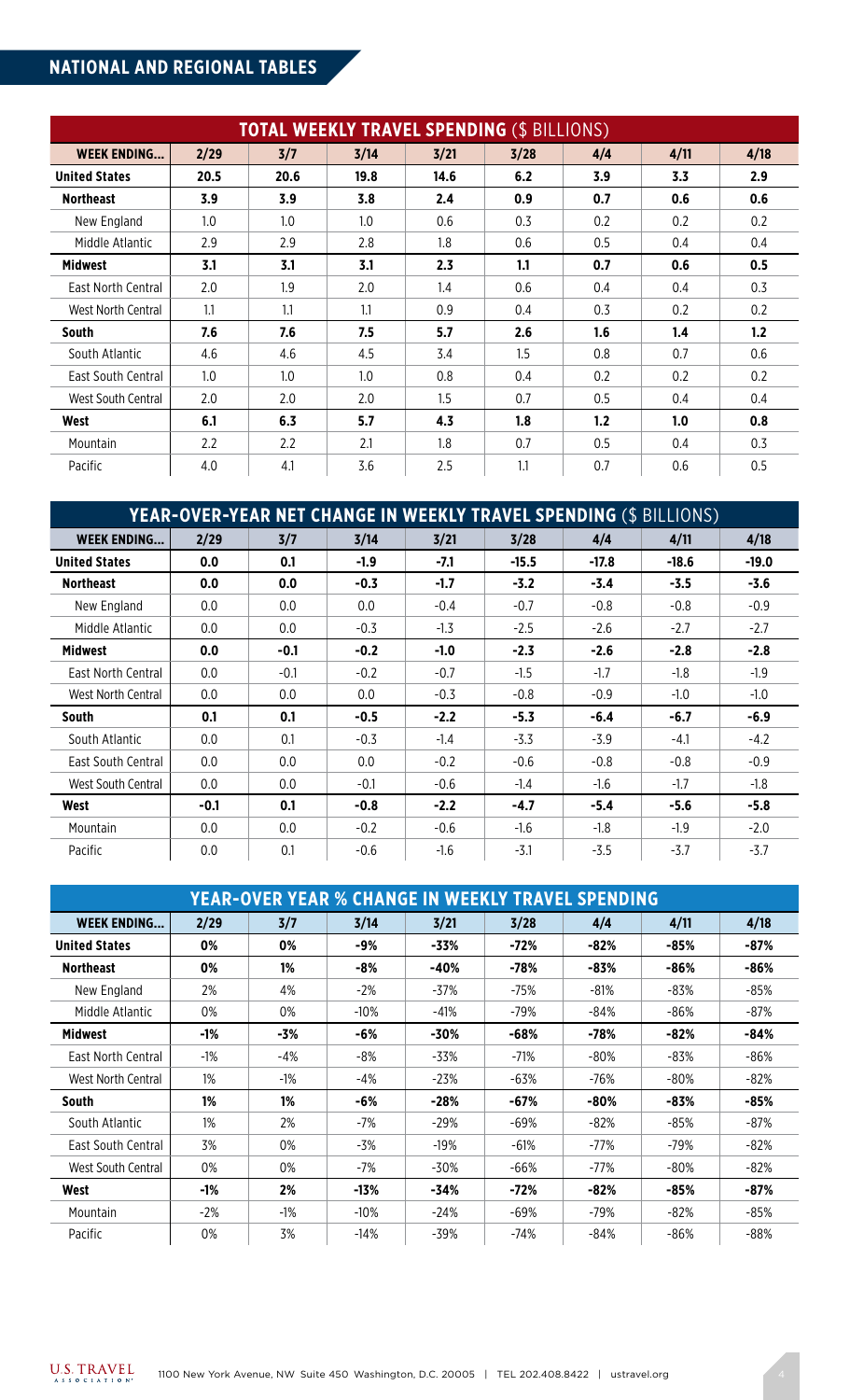# **NATIONAL AND REGIONAL TABLES**

| <b>YEAR-OVER-YEAR NET CHANGE IN WEEKLY FEDERAL TAX RETURNS (\$ MILLIONS)</b> |                |              |        |        |          |          |          |          |  |  |
|------------------------------------------------------------------------------|----------------|--------------|--------|--------|----------|----------|----------|----------|--|--|
| <b>WEEK ENDING</b>                                                           | 2/29           | 3/7          | 3/14   | 3/21   | 3/28     | 4/4      | 4/11     | 4/18     |  |  |
| <b>United States</b>                                                         |                | 5.           | $-152$ | $-576$ | $-1,249$ | $-1,425$ | $-1,489$ | $-1,527$ |  |  |
| <b>Northeast</b>                                                             |                | $\mathbf{2}$ | $-27$  | -133   | $-252$   | -267     | $-278$   | $-280$   |  |  |
| New England                                                                  |                | 3            | $-2$   | $-29$  | -57      | -61      | -64      | $-65$    |  |  |
| Middle Atlantic                                                              | $\Omega$       | $-1$         | $-25$  | $-104$ | $-195$   | $-206$   | $-214$   | $-215$   |  |  |
| <b>Midwest</b>                                                               | $-2$           | -10          | $-20$  | -90    | $-202$   | $-231$   | $-245$   | $-252$   |  |  |
| <b>East North Central</b>                                                    | $-1$           | $-7$         | $-16$  | $-64$  | $-134$   | $-150$   | $-158$   | $-163$   |  |  |
| West North Central                                                           | $\mathbf{0}$   | $-3$         | $-4$   | $-26$  | $-68$    | $-81$    | -87      | -89      |  |  |
| <b>South</b>                                                                 | 6              | 6            | -39    | $-175$ | $-417$   | -497     | $-520$   | -536     |  |  |
| South Atlantic                                                               | 4              | 6            | $-26$  | $-111$ | $-264$   | -314     | -330     | $-338$   |  |  |
| East South Central                                                           | $\overline{2}$ | $\Omega$     | $-2$   | $-14$  | $-45$    | -56      | $-58$    | $-60$    |  |  |
| West South Central                                                           | $\Omega$       | $\Omega$     | $-11$  | -49    | $-108$   | $-127$   | $-132$   | $-137$   |  |  |
| West                                                                         | -3             | 7            | -66    | $-178$ | $-379$   | -430     | $-445$   | -459     |  |  |
| Mountain                                                                     | $-3$           | $-1$         | $-17$  | $-45$  | $-126$   | $-143$   | $-149$   | $-155$   |  |  |
| Pacific                                                                      | 0              | 8            | $-49$  | $-134$ | $-253$   | $-287$   | $-296$   | $-303$   |  |  |

| <b>YEAR-OVER-YEAR NET CHANGE IN WEEKLY STATE TAX RETURNS (\$ MILLIONS)</b> |                |                         |       |        |        |        |        |        |  |  |
|----------------------------------------------------------------------------|----------------|-------------------------|-------|--------|--------|--------|--------|--------|--|--|
| <b>WEEK ENDING</b>                                                         | 2/29           | 3/7                     | 3/14  | 3/21   | 3/28   | 4/4    | 4/11   | 4/18   |  |  |
| <b>United States</b>                                                       | $\mathbf 0$    | $\overline{\mathbf{3}}$ | $-53$ | $-206$ | $-458$ | $-528$ | $-553$ | -567   |  |  |
| <b>Northeast</b>                                                           | $\mathbf{0}$   |                         | -9    | -45    | -87    | -92    | -96    | $-97$  |  |  |
| New England                                                                | 0              |                         | $-1$  | $-11$  | $-23$  | -24    | $-25$  | $-26$  |  |  |
| Middle Atlantic                                                            | $\Omega$       | $\Omega$                | -8    | $-33$  | -64    | -68    | $-71$  | $-71$  |  |  |
| Midwest                                                                    | -1             | -4                      | -8    | -36    | -83    | -96    | $-101$ | $-104$ |  |  |
| East North Central                                                         | -1             | $-3$                    | -6    | $-26$  | $-55$  | $-62$  | $-65$  | $-67$  |  |  |
| West North Central                                                         | $\Omega$       | $-1$                    | $-2$  | $-10$  | $-28$  | -34    | $-36$  | $-37$  |  |  |
| South                                                                      | $\overline{2}$ | $\overline{2}$          | -14   | -65    | $-158$ | -190   | $-200$ | $-206$ |  |  |
| South Atlantic                                                             |                | $\overline{3}$          | $-9$  | $-39$  | $-95$  | -116   | $-122$ | $-124$ |  |  |
| East South Central                                                         |                | $\Omega$                | -1    | $-7$   | $-22$  | $-27$  | $-28$  | $-29$  |  |  |
| West South Central                                                         | $\Omega$       | $\Omega$                | -4    | $-18$  | -41    | -48    | $-50$  | $-52$  |  |  |
| West                                                                       | -1             | 4                       | $-23$ | $-61$  | -131   | $-150$ | $-156$ | $-160$ |  |  |
| Mountain                                                                   | -1             | $\Omega$                | -6    | $-15$  | -42    | -49    | $-51$  | $-53$  |  |  |
| Pacific                                                                    | $\Omega$       | 4                       | $-17$ | $-46$  | -88    | $-101$ | $-105$ | $-107$ |  |  |

| <b>YEAR-OVER YEAR NET CHANGE IN WEEKLY LOCAL TAX REVENUE (\$ MILLIONS)</b> |              |                |          |        |       |        |        |        |  |  |
|----------------------------------------------------------------------------|--------------|----------------|----------|--------|-------|--------|--------|--------|--|--|
| <b>WEEK ENDING</b>                                                         | 2/29         | 3/7            | 3/14     | 3/21   | 3/28  | 4/4    | 4/11   | 4/18   |  |  |
| <b>United States</b>                                                       | 0            | $\mathbf{2}$   | -38      | $-143$ | -304  | $-343$ | $-358$ | $-366$ |  |  |
| <b>Northeast</b>                                                           | $\mathbf{0}$ |                | -10      | -44    | -80   | -84    | -88    | -88    |  |  |
| New England                                                                | $\mathbf{0}$ |                | $\Omega$ | -6     | $-11$ | $-12$  | $-12$  | $-13$  |  |  |
| Middle Atlantic                                                            | $\mathbf{0}$ | $\mathbf{0}$   | $-9$     | -38    | -69   | $-72$  | $-75$  | -75    |  |  |
| <b>Midwest</b>                                                             | 0            | $-2$           | -4       | $-15$  | $-35$ | -41    | -43    | -44    |  |  |
| East North Central                                                         | $\mathbf 0$  | $-1$           | $-3$     | $-11$  | $-22$ | $-25$  | $-27$  | $-28$  |  |  |
| West North Central                                                         | $\mathbf{0}$ | $\Omega$       | -1       | $-5$   | $-13$ | $-15$  | $-17$  | $-17$  |  |  |
| <b>South</b>                                                               | 2            | $\mathbf{2}$   | $-10$    | -46    | -107  | $-127$ | -133   | $-136$ |  |  |
| South Atlantic                                                             |              | $\overline{2}$ | $-7$     | $-32$  | $-73$ | $-87$  | $-91$  | $-92$  |  |  |
| East South Central                                                         | $\Omega$     | $\Omega$       | $\Omega$ | $-3$   | $-10$ | $-12$  | $-13$  | $-13$  |  |  |
| West South Central                                                         | $\mathbf{0}$ | $\Omega$       | $-3$     | $-11$  | $-24$ | $-28$  | -30    | $-31$  |  |  |
| West                                                                       | $-2$         |                | $-15$    | -38    | $-81$ | -91    | -94    | -97    |  |  |
| Mountain                                                                   | $-1$         | -1             | $-5$     | $-10$  | $-29$ | -33    | $-35$  | -36    |  |  |
| Pacific                                                                    | -1           | 2              | $-10$    | $-28$  | $-52$ | -57    | $-59$  | $-61$  |  |  |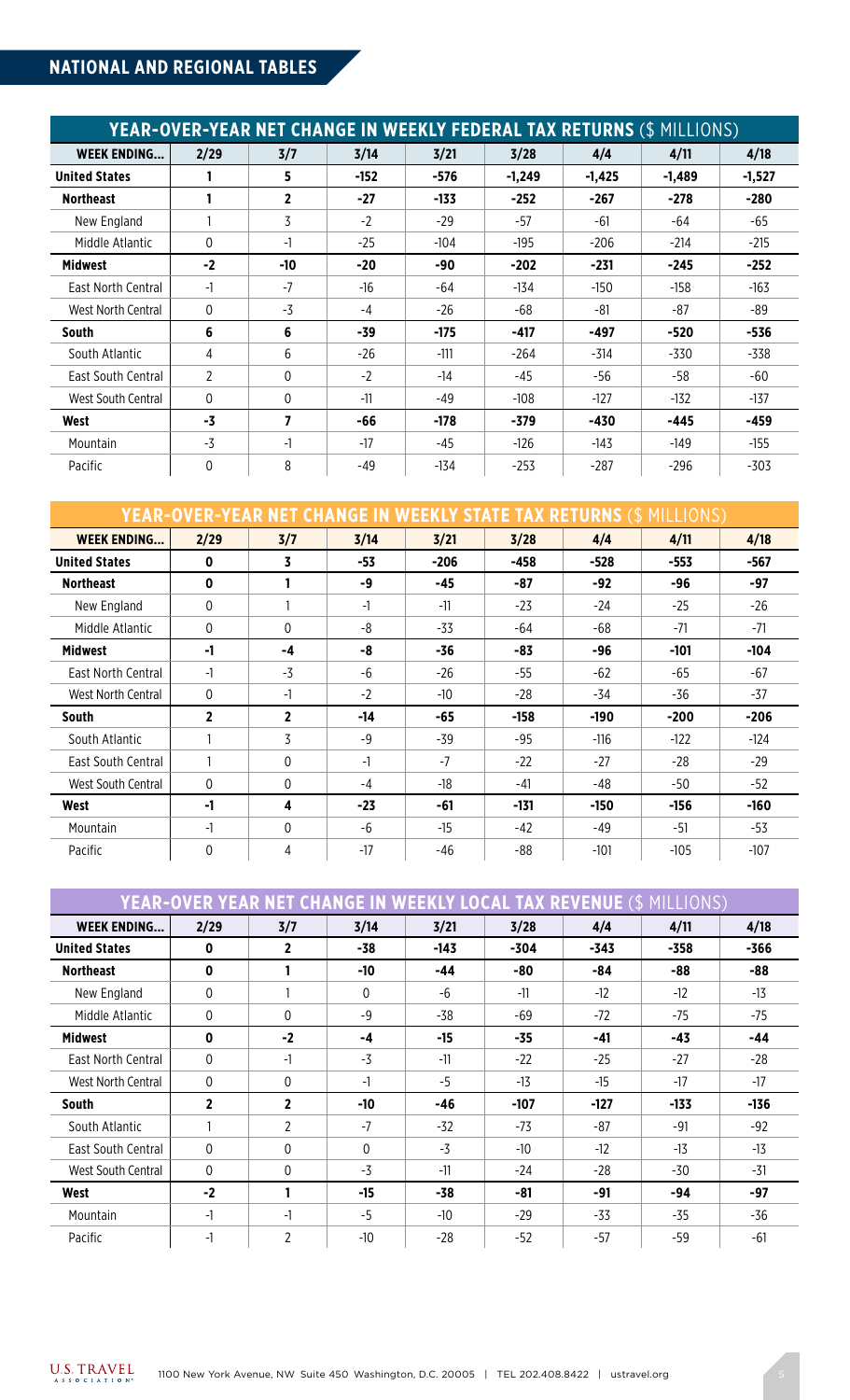# **STATE TABLES**

| <b>TOTAL WEEKLY TRAVEL SPENDING (\$ MILLIONS)</b> |       |       |       |      |      |                |                 |                   |  |  |
|---------------------------------------------------|-------|-------|-------|------|------|----------------|-----------------|-------------------|--|--|
| <b>WEEK ENDING</b>                                | 2/29  | 3/7   | 3/14  | 3/21 | 3/28 | 4/4            | 4/11            | 4/18              |  |  |
| <b>Alabama</b>                                    | 210   | 213   | 191   | 102  | 64   | 55             | 49              | 45                |  |  |
| Alaska                                            | 46    | 54    | 46    | 27   | 18   | 20             | 20              | 15                |  |  |
| Arizona                                           | 412   | 393   | 313   | 120  | 71   | 62             | 57              | 44                |  |  |
| Arkansas                                          | 132   | 146   | 114   | 66   | 44   | 40             | 35              | 38                |  |  |
| California                                        | 2,898 | 2,488 | 1,700 | 622  | 460  | 425            | 345             | 287               |  |  |
| Colorado                                          | 401   | 400   | 303   | 98   | 74   | 69             | 59              | 49                |  |  |
| Connecticut                                       | 229   | 234   | 164   | 68   | 54   | 47             | 43              | 36                |  |  |
| <b>Delaware</b>                                   | 41    | 45    | 33    | 18   | 14   | 14             | 11              | 8                 |  |  |
| <b>Florida</b>                                    | 2,038 | 1,883 | 1,441 | 614  | 262  | 231            | 207             | 156               |  |  |
| Georgia                                           | 582   | 558   | 479   | 212  | 135  | 114            | 83              | 89                |  |  |
| <b>Hawaii</b>                                     | 521   | 481   | 425   | 239  | 53   | 25             | 19              | 20                |  |  |
| Idaho                                             | 113   | 115   | 88    | 54   | 32   | 24             | 21              | 18                |  |  |
| <b>Illinois</b>                                   | 750   | 729   | 504   | 198  | 142  | 110            | 85              | 96                |  |  |
| Indiana                                           | 232   | 227   | 161   | 79   | 55   | 49             | 39              | 43                |  |  |
| lowa                                              | 170   | 181   | 155   | 74   | 54   | 50             | 45              | 35                |  |  |
| <b>Kansas</b>                                     | 160   | 162   | 141   | 72   | 45   | 40             | 34              | 30                |  |  |
| Kentucky                                          | 193   | 195   | 153   | 74   | 43   | 41             | 34              | 34                |  |  |
| Louisiana                                         | 242   | 238   | 186   | 66   | 43   | 42             | 38              | 36                |  |  |
| <b>Maine</b>                                      | 91    | 92    | 76    | 40   | 29   | 22             | 26              | 18                |  |  |
| <b>Maryland</b>                                   | 347   | 349   | 234   | 107  | 80   | 66             | 61              | 51                |  |  |
| <b>Massachusetts</b>                              | 482   | 469   | 261   | 90   | 62   | 55             | 40              | 37                |  |  |
| Michigan                                          | 434   | 453   | 332   | 155  | 96   | 89             | 82              | 73                |  |  |
| <b>Minnesota</b>                                  | 278   | 296   | 226   | 95   | 61   | 40             | 37              | 39                |  |  |
| <b>Mississippi</b>                                | 169   | 178   | 159   | 88   | 62   | 57             | 50              | 45                |  |  |
| Missouri                                          | 272   | 283   | 208   | 95   | 62   | 50             | 45              | 43                |  |  |
| <b>Montana</b>                                    | 99    | 93    | 99    | 54   | 34   | 26             | 23              | 19                |  |  |
| <b>Nebraska</b>                                   | 105   | 105   | 91    | 46   | 32   | 27             | 26              | 21                |  |  |
| <b>Nevada</b>                                     | 758   | 712   | 632   | 239  | 181  | 159            | 101             | 125               |  |  |
| <b>New Hampshire</b>                              | 84    | 84    | 60    | 27   | 21   | 22             | 19              | $12 \overline{ }$ |  |  |
| <b>New Jersey</b>                                 | 632   | 623   | 443   | 172  | 129  | 111            | 106             | 91                |  |  |
| <b>New Mexico</b>                                 | 143   | 138   | 120   | 76   | 44   | 38             | 33              | 27                |  |  |
| <b>New York</b>                                   | 1,573 | 1,461 | 867   | 278  | 235  | 195            | 207             | 161               |  |  |
| <b>North Carolina</b>                             | 486   | 501   | 386   | 191  | 133  | 98             | 91              | 79                |  |  |
| <b>North Dakota</b>                               | 59    | 56    | 49    | 28   | 19   | 16             | 15              | 12                |  |  |
| Ohio                                              | 523   | 561   | 427   | 197  | 135  | 115            | 102             | 96                |  |  |
| <b>Oklahoma</b>                                   | 164   | 161   | 141   | 77   | 60   | 46             | 41              | 35                |  |  |
| Oregon                                            | 230   | 238   | 176   | 89   | 54   | 50             | 46              | 36                |  |  |
| Pennsylvania                                      | 708   | 704   | 500   | 192  | 133  | 118            | 98              | 81                |  |  |
| <b>Puerto Rico</b>                                | 97    | 102   | 75    | 26   | 9    | 6              | 5               | $\overline{4}$    |  |  |
| <b>Rhode Island</b>                               | 46    | 46    | 30    | 12   | 8    | $\overline{7}$ | 6               | $\overline{2}$    |  |  |
| <b>South Carolina</b>                             | 288   | 293   | 242   | 115  | 64   | 49             | 41              | 36                |  |  |
| South Dakota                                      | 69    | 66    | 53    | 28   | 20   | $17\,$         | $17\,$          | $\overline{7}$    |  |  |
| <b>Tennessee</b>                                  | 422   | 433   | 346   | 143  | 76   | 66             | 57              | 85                |  |  |
| <b>Texas</b>                                      | 1,451 | 1,423 | 1,048 | 517  | 341  | 309            | 260             | 196               |  |  |
| Utah                                              | 201   | 192   | 155   | 60   | 37   | 32             | 31              | 27                |  |  |
| Vermont                                           | 51    | 53    | 39    | 18   | 18   | 21             | 18              | 6                 |  |  |
| <b>Virginia</b>                                   | 513   | 521   | 377   | 180  | 119  | 101            | 88              | 108               |  |  |
| Washington                                        | 382   | 329   | 200   | 93   | 70   | 67             | 66              | 54                |  |  |
| <b>Washington D.C.</b>                            | 248   | 246   | 138   | 24   | 14   | 12             | 10 <sup>°</sup> | 15                |  |  |
| <b>West Virginia</b>                              | 76    | 82    | 63    | 42   | 26   | 24             | 21              | 4                 |  |  |
| Wisconsin                                         | 230   | 238   | 193   | 79   | 49   | 48             | 46              | 50                |  |  |
| Wyoming                                           | 68    | 71    | 65    | 31   | 24   | 25             | 24              | 11                |  |  |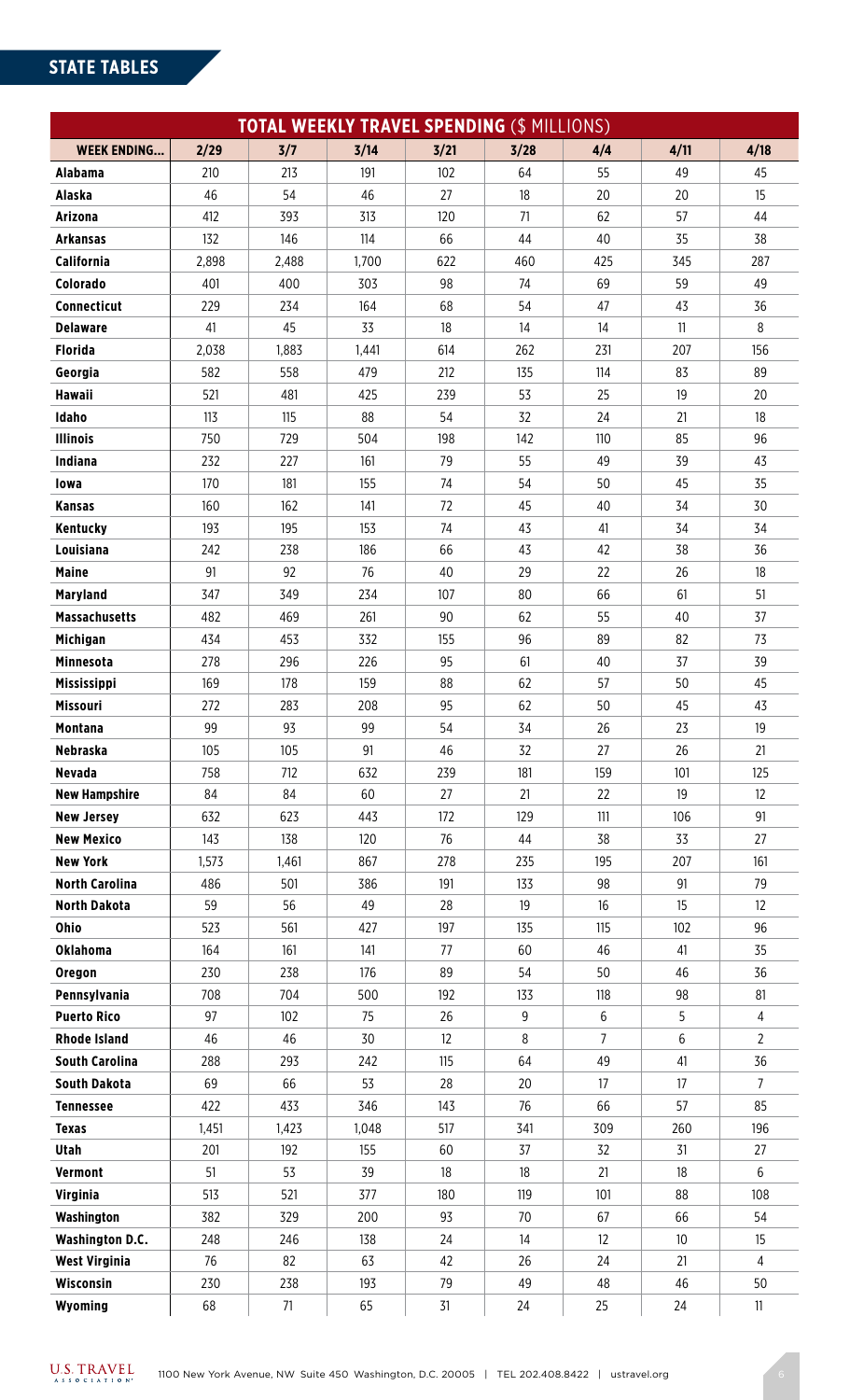| <b>YEAR-OVER-YEAR NET CHANGE IN WEEKLY TRAVEL SPENDING (\$ MILLIONS)</b> |                |                |          |          |          |          |          |          |  |  |
|--------------------------------------------------------------------------|----------------|----------------|----------|----------|----------|----------|----------|----------|--|--|
| <b>WEEK ENDING</b>                                                       | 2/29           | 3/7            | 3/14     | 3/21     | 3/28     | 4/4      | 4/11     | 4/18     |  |  |
| <b>Alabama</b>                                                           | -8             | $-17$          | $-39$    | $-128$   | $-166$   | $-177$   | -183     | $-187$   |  |  |
| <b>Alaska</b>                                                            | $-7$           | $-2$           | $-10$    | $-29$    | $-38$    | $-37$    | $-37$    | $-42$    |  |  |
| Arizona                                                                  | $\overline{7}$ | $-36$          | $-117$   | $-310$   | $-358$   | $-371$   | -376     | -389     |  |  |
| <b>Arkansas</b>                                                          | $-7$           | $-1$           | -34      | $-81$    | $-103$   | $-109$   | -114     | $-111$   |  |  |
| California                                                               | 102            | $-468$         | $-1,256$ | $-2,334$ | $-2,496$ | $-2,563$ | $-2,643$ | $-2,701$ |  |  |
| Colorado                                                                 | $-7$           | $-32$          | $-129$   | $-333$   | $-357$   | -367     | $-377$   | -387     |  |  |
| Connecticut                                                              | $-1$           | $-9$           | -79      | -174     | -189     | $-199$   | $-202$   | $-209$   |  |  |
| <b>Delaware</b>                                                          | $-2$           | $\mathbf 0$    | $-13$    | $-27$    | $-31$    | $-32$    | $-35$    | -38      |  |  |
| <b>Florida</b>                                                           | 101            | $-165$         | $-607$   | $-1,434$ | $-1,786$ | $-1,839$ | $-1,863$ | $-1,914$ |  |  |
| Georgia                                                                  | $-2$           | $-60$          | $-139$   | $-405$   | $-483$   | $-510$   | $-541$   | $-535$   |  |  |
| <b>Hawaii</b>                                                            | 29             | $-40$          | -96      | $-281$   | $-467$   | $-500$   | $-507$   | $-506$   |  |  |
| Idaho                                                                    | 6              | $\mathbf{2}$   | $-25$    | $-58$    | $-80$    | -90      | -93      | -96      |  |  |
| <b>Illinois</b>                                                          | $-37$          | $-103$         | $-328$   | $-634$   | $-690$   | $-731$   | -756     | -745     |  |  |
| <b>Indiana</b>                                                           | $\mathbf 0$    | $-17$          | $-84$    | $-166$   | $-190$   | $-199$   | $-209$   | $-204$   |  |  |
| lowa                                                                     | $-4$           | $-3$           | $-30$    | $-110$   | -131     | $-136$   | -141     | $-151$   |  |  |
| <b>Kansas</b>                                                            | 6              | $-1$           | $-21$    | -90      | $-117$   | $-125$   | $-130$   | $-135$   |  |  |
| Kentucky                                                                 | $\mathbf{1}$   | $-9$           | $-51$    | $-130$   | $-160$   | $-165$   | $-171$   | $-172$   |  |  |
| Louisiana                                                                | $-4$           | $-22$          | $-74$    | -194     | $-217$   | $-221$   | $-224$   | $-227$   |  |  |
| <b>Maine</b>                                                             | $\overline{4}$ | 1              | $-15$    | $-51$    | $-62$    | $-70$    | -66      | -74      |  |  |
| <b>Maryland</b>                                                          | 5              | $-13$          | $-128$   | $-255$   | $-282$   | $-300$   | $-305$   | $-314$   |  |  |
| <b>Massachusetts</b>                                                     | 27             | $-12$          | $-220$   | $-391$   | $-419$   | $-431$   | -447     | -449     |  |  |
| Michigan                                                                 | $-5$           | $-10$          | $-131$   | $-309$   | $-368$   | -380     | -386     | $-396$   |  |  |
| <b>Minnesota</b>                                                         | $-13$          | $-12$          | $-82$    | $-213$   | $-247$   | $-271$   | $-274$   | $-272$   |  |  |
| <b>Mississippi</b>                                                       | $-3$           | $-4$           | $-23$    | $-94$    | $-120$   | $-127$   | -134     | $-139$   |  |  |
| Missouri                                                                 | $-15$          | $-20$          | $-96$    | $-209$   | $-242$   | $-256$   | $-262$   | $-264$   |  |  |
| <b>Montana</b>                                                           | $\overline{7}$ | $-4$           | 1        | $-43$    | $-63$    | $-73$    | $-75$    | $-80$    |  |  |
| <b>Nebraska</b>                                                          | 3              | -3             | $-17$    | $-63$    | $-77$    | $-83$    | $-83$    | -89      |  |  |
| <b>Nevada</b>                                                            | $-41$          | $-133$         | $-213$   | $-606$   | $-664$   | $-696$   | $-753$   | $-729$   |  |  |
| <b>New Hampshire</b>                                                     | $\overline{2}$ | $-3$           | $-27$    | $-60$    | $-65$    | -66      | $-68$    | $-75$    |  |  |
| <b>New Jersey</b>                                                        | $-12$          | $-58$          | $-238$   | $-508$   | $-552$   | $-577$   | $-582$   | -597     |  |  |
| <b>New Mexico</b>                                                        | $-3$           | $-16$          | $-34$    | $-78$    | $-110$   | $-117$   | $-123$   | $-129$   |  |  |
| <b>New York</b>                                                          | 8              | $-192$         | $-787$   | $-1,376$ | $-1,418$ | $-1,477$ | $-1,465$ | $-1,511$ |  |  |
| <b>North Carolina</b>                                                    | -8             | $-21$          | $-136$   | $-332$   | -390     | $-430$   | -437     | -449     |  |  |
| <b>North Dakota</b>                                                      | $\overline{2}$ | $-5$           | $-11$    | $-32$    | $-41$    | $-45$    | -46      | $-50$    |  |  |
| Ohio                                                                     | $-45$          | $-39$          | $-173$   | $-403$   | $-465$   | $-492$   | $-505$   | $-511$   |  |  |
| <b>Oklahoma</b>                                                          | $-10$          | $-23$          | -43      | $-107$   | $-124$   | $-140$   | $-145$   | $-151$   |  |  |
| Oregon                                                                   | $-14$          | $-20$          | $-81$    | $-169$   | $-204$   | $-210$   | $-215$   | $-225$   |  |  |
| Pennsylvania                                                             | $-10$          | $-55$          | $-258$   | $-566$   | $-625$   | $-649$   | $-669$   | $-685$   |  |  |
| <b>Puerto Rico</b>                                                       | $\overline{3}$ | $\overline{2}$ | $-25$    | $-73$    | $-90$    | $-95$    | -96      | -97      |  |  |
| <b>Rhode Island</b>                                                      | 3              | $\pmb{0}$      | $-15$    | $-33$    | $-38$    | $-39$    | -40      | -44      |  |  |
| <b>South Carolina</b>                                                    | $-1$           | $-13$          | $-64$    | $-191$   | $-241$   | $-260$   | $-268$   | $-273$   |  |  |
| <b>South Dakota</b>                                                      | 5              | $-1$           | -14      | -39      | -47      | $-51$    | $-51$    | -61      |  |  |
| <b>Tennessee</b>                                                         | 8              | $-5$           | $-92$    | $-295$   | $-362$   | $-376$   | $-385$   | $-357$   |  |  |
| <b>Texas</b>                                                             | 12             | $-98$          | $-473$   | $-1,004$ | $-1,180$ | $-1,229$ | $-1,278$ | $-1,342$ |  |  |
| Utah                                                                     | 16             | $-3$           | $-40$    | $-136$   | $-158$   | $-165$   | $-167$   | $-171$   |  |  |
| Vermont                                                                  | $\pmb{0}$      | $-1$           | $-16$    | $-37$    | $-36$    | $-34$    | $-37$    | -49      |  |  |
| <b>Virginia</b>                                                          | 9              | $-12$          | $-156$   | $-353$   | $-414$   | $-437$   | $-451$   | $-431$   |  |  |
| Washington                                                               | $\mathbf{1}$   | -74            | $-203$   | $-310$   | $-333$   | $-340$   | $-342$   | -354     |  |  |
| <b>Washington D.C.</b>                                                   | -8             | $-25$          | $-133$   | $-247$   | $-257$   | $-262$   | $-264$   | $-259$   |  |  |
| <b>West Virginia</b>                                                     | $-6$           | $-5$           | $-23$    | $-45$    | $-61$    | -64      | -66      | $-84$    |  |  |
| Wisconsin                                                                | $-6$           | $-11$          | $-56$    | $-171$   | $-200$   | $-204$   | $-206$   | $-202$   |  |  |
| Wyoming                                                                  | $-2$           | $-2$           | -8       | $-43$    | $-50$    | -49      | $-51$    | -63      |  |  |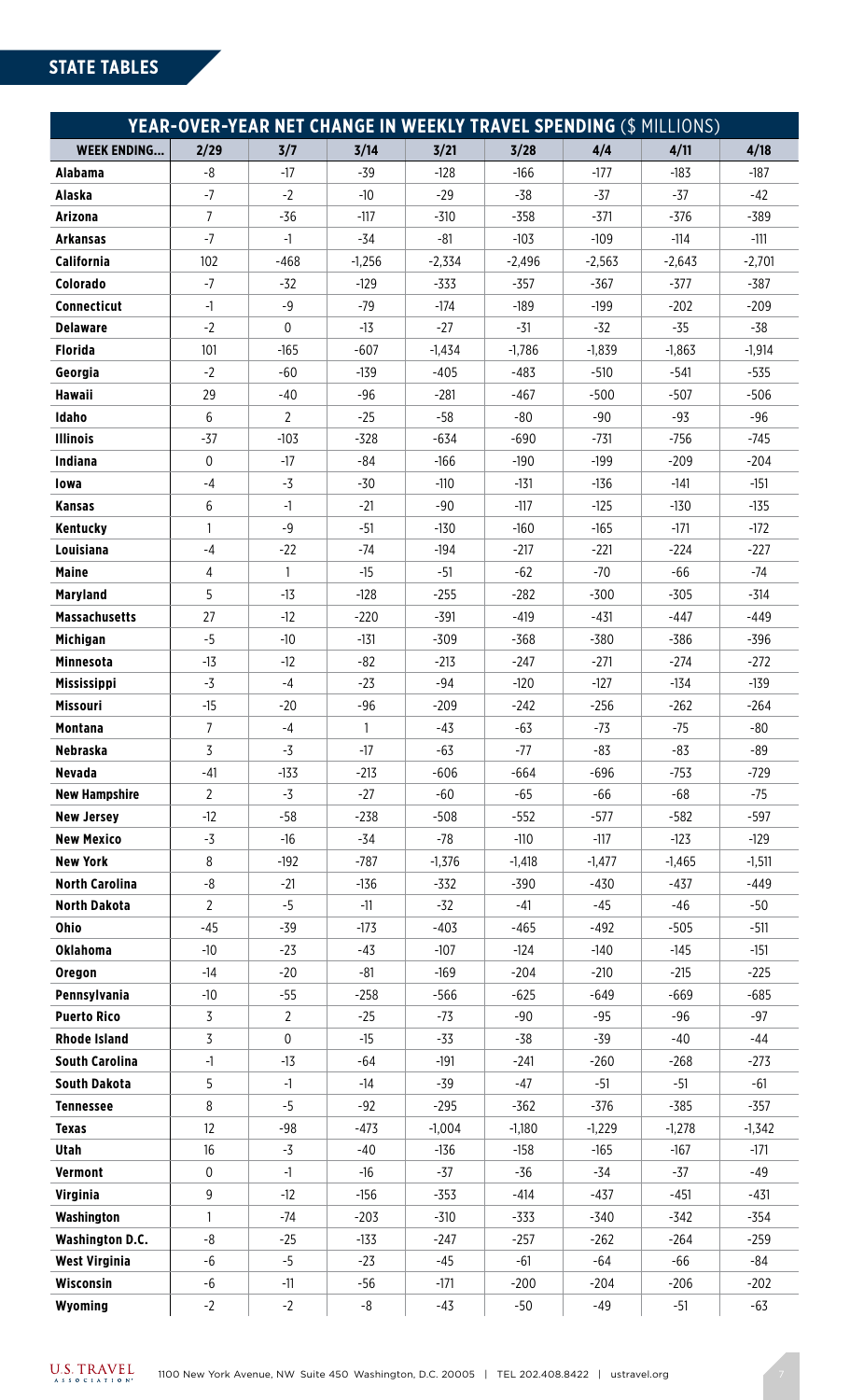# **STATE TABLES**

| <b>YEAR-OVER-YEAR % CHANGE IN WEEKLY TRAVEL SPENDING</b> |        |        |        |        |        |        |        |        |  |  |
|----------------------------------------------------------|--------|--------|--------|--------|--------|--------|--------|--------|--|--|
| <b>WEEK ENDING</b>                                       | 2/29   | 3/7    | 3/14   | 3/21   | 3/28   | 4/4    | 4/11   | 4/18   |  |  |
| Alabama                                                  | $-4%$  | $-7%$  | $-17%$ | $-56%$ | $-72%$ | $-76%$ | $-79%$ | $-80%$ |  |  |
| <b>Alaska</b>                                            | $-13%$ | $-3%$  | $-18%$ | $-51%$ | $-67%$ | $-65%$ | $-65%$ | -74%   |  |  |
| Arizona                                                  | 2%     | $-8%$  | $-27%$ | $-72%$ | $-84%$ | $-86%$ | $-87%$ | $-90%$ |  |  |
| <b>Arkansas</b>                                          | $-5%$  | $-1%$  | $-23%$ | $-55%$ | $-70%$ | $-73%$ | $-77%$ | -74%   |  |  |
| California                                               | 4%     | $-16%$ | $-42%$ | $-79%$ | $-84%$ | $-86%$ | $-88%$ | $-90%$ |  |  |
| Colorado                                                 | $-2%$  | $-7%$  | $-30%$ | $-77%$ | $-83%$ | $-84%$ | $-87%$ | $-89%$ |  |  |
| Connecticut                                              | 0%     | $-4%$  | $-32%$ | $-72%$ | $-78%$ | $-81%$ | $-82%$ | $-85%$ |  |  |
| <b>Delaware</b>                                          | $-5%$  | $-1%$  | $-28%$ | $-60%$ | $-69%$ | $-70%$ | $-75%$ | $-83%$ |  |  |
| <b>Florida</b>                                           | 5%     | $-8%$  | $-30%$ | $-70%$ | $-87%$ | $-89%$ | $-90%$ | $-92%$ |  |  |
| Georgia                                                  | 0%     | $-10%$ | $-22%$ | $-66%$ | $-78%$ | $-82%$ | $-87%$ | $-86%$ |  |  |
| <b>Hawaii</b>                                            | 6%     | $-8%$  | $-18%$ | $-54%$ | $-90%$ | $-95%$ | $-96%$ | $-96%$ |  |  |
| Idaho                                                    | 6%     | 2%     | $-22%$ | $-52%$ | $-71%$ | $-79%$ | $-82%$ | $-85%$ |  |  |
| <b>Illinois</b>                                          | $-5%$  | $-12%$ | $-39%$ | $-76%$ | $-83%$ | $-87%$ | $-90%$ | $-89%$ |  |  |
| Indiana                                                  | 0%     | $-7%$  | $-34%$ | $-68%$ | $-78%$ | $-80%$ | $-84%$ | $-82%$ |  |  |
| lowa                                                     | $-2%$  | $-2%$  | $-16%$ | $-60%$ | $-71%$ | $-73%$ | $-76%$ | $-81%$ |  |  |
| Kansas                                                   | 4%     | 0%     | $-13%$ | $-55%$ | $-72%$ | $-76%$ | $-79%$ | $-82%$ |  |  |
| Kentucky                                                 | 0%     | $-4%$  | $-25%$ | $-64%$ | $-79%$ | $-80%$ | $-83%$ | $-83%$ |  |  |
| Louisiana                                                | $-2%$  | $-8%$  | $-28%$ | $-75%$ | $-83%$ | $-84%$ | $-85%$ | $-86%$ |  |  |
| <b>Maine</b>                                             | 5%     | 1%     | $-17%$ | $-56%$ | $-68%$ | $-76%$ | $-72%$ | $-81%$ |  |  |
| <b>Maryland</b>                                          | $1\%$  | $-3%$  | $-35%$ | $-71%$ | $-78%$ | $-82%$ | $-83%$ | $-86%$ |  |  |
| <b>Massachusetts</b>                                     | 6%     | $-3%$  | $-46%$ | $-81%$ | $-87%$ | $-89%$ | $-92%$ | $-92%$ |  |  |
| <b>Michigan</b>                                          | $-1%$  | $-2%$  | $-28%$ | $-67%$ | $-79%$ | $-81%$ | $-82%$ | $-84%$ |  |  |
| <b>Minnesota</b>                                         | $-5%$  | $-4%$  | $-27%$ | $-69%$ | $-80%$ | $-87%$ | $-88%$ | $-87%$ |  |  |
| <b>Mississippi</b>                                       | $-2%$  | $-2%$  | $-12%$ | $-52%$ | $-66%$ | $-69%$ | $-73%$ | $-76%$ |  |  |
| Missouri                                                 | $-5%$  | $-7%$  | $-31%$ | $-69%$ | $-80%$ | $-84%$ | $-85%$ | $-86%$ |  |  |
| <b>Montana</b>                                           | 8%     | $-4%$  | 1%     | $-44%$ | $-65%$ | $-74%$ | $-76%$ | $-81%$ |  |  |
| <b>Nebraska</b>                                          | 3%     | $-3%$  | $-16%$ | $-58%$ | $-71%$ | $-76%$ | $-76%$ | $-81%$ |  |  |
| <b>Nevada</b>                                            | $-5%$  | $-16%$ | $-25%$ | $-72%$ | $-79%$ | $-81%$ | $-88%$ | $-85%$ |  |  |
| <b>New Hampshire</b>                                     | 2%     | $-3%$  | $-31%$ | $-69%$ | $-75%$ | $-75%$ | $-78%$ | $-86%$ |  |  |
| <b>New Jersey</b>                                        | $-2%$  | $-8%$  | $-35%$ | $-75%$ | $-81%$ | $-84%$ | $-85%$ | $-87%$ |  |  |
| <b>New Mexico</b>                                        | $-2%$  | $-10%$ | $-22%$ | $-51%$ | $-72%$ | $-75%$ | $-79%$ | $-83%$ |  |  |
| <b>New York</b>                                          | $1\%$  | $-12%$ | $-48%$ | $-83%$ | $-86%$ | $-88%$ | $-88%$ | $-90%$ |  |  |
| <b>North Carolina</b>                                    | $-2%$  | $-4%$  | $-26%$ | $-63%$ | $-75%$ | $-81%$ | $-83%$ | $-85%$ |  |  |
| <b>North Dakota</b>                                      | 3%     | $-7%$  | $-19%$ | $-53%$ | $-68%$ | $-74%$ | $-75%$ | -81%   |  |  |
| Ohio                                                     | $-8%$  | $-7%$  | $-29%$ | $-67%$ | $-77%$ | $-81%$ | $-83%$ | $-84%$ |  |  |
| <b>Oklahoma</b>                                          | $-6%$  | $-12%$ | $-23%$ | $-58%$ | $-68%$ | $-75%$ | $-78%$ | $-81%$ |  |  |
| Oregon                                                   | $-6%$  | $-8%$  | $-32%$ | $-66%$ | $-79%$ | $-81%$ | $-82%$ | $-86%$ |  |  |
| Pennsylvania                                             | $-1%$  | $-7%$  | $-34%$ | $-75%$ | $-82%$ | $-85%$ | $-87%$ | -89%   |  |  |
| <b>Puerto Rico</b>                                       | 3%     | 2%     | $-25%$ | $-74%$ | $-91%$ | $-94%$ | $-95%$ | $-96%$ |  |  |
| <b>Rhode Island</b>                                      | 7%     | $1\%$  | $-33%$ | $-73%$ | $-83%$ | $-84%$ | $-88%$ | $-97%$ |  |  |
| <b>South Carolina</b>                                    | 0%     | $-4%$  | $-21%$ | $-62%$ | $-79%$ | $-84%$ | $-87%$ | $-88%$ |  |  |
| <b>South Dakota</b>                                      | 8%     | $-1%$  | $-21%$ | $-58%$ | $-70%$ | $-75%$ | $-75%$ | -89%   |  |  |
| <b>Tennessee</b>                                         | 2%     | $-1%$  | $-21%$ | $-67%$ | $-83%$ | $-85%$ | $-87%$ | $-81%$ |  |  |
| <b>Texas</b>                                             | $1\%$  | $-6%$  | $-31%$ | $-66%$ | $-78%$ | $-80%$ | $-83%$ | $-87%$ |  |  |
| Utah                                                     | 9%     | $-2%$  | $-20%$ | $-69%$ | $-81%$ | $-84%$ | $-85%$ | $-87%$ |  |  |
| Vermont                                                  | 0%     | $-2%$  | $-29%$ | $-67%$ | $-67%$ | $-62%$ | $-68%$ | -89%   |  |  |
| <b>Virginia</b>                                          | 2%     | $-2%$  | $-29%$ | $-66%$ | $-78%$ | $-81%$ | $-84%$ | $-80%$ |  |  |
| Washington                                               | 0%     | $-18%$ | $-50%$ | $-77%$ | $-83%$ | $-83%$ | $-84%$ | $-87%$ |  |  |
| <b>Washington D.C.</b>                                   | $-3%$  | $-9%$  | $-49%$ | $-91%$ | $-95%$ | $-96%$ | $-96%$ | $-95%$ |  |  |
| <b>West Virginia</b>                                     | $-7%$  | $-5%$  | $-27%$ | $-51%$ | $-70%$ | $-73%$ | $-76%$ | $-96%$ |  |  |
| Wisconsin                                                | $-2%$  | $-5%$  | $-22%$ | $-68%$ | $-80%$ | $-81%$ | $-82%$ | -80%   |  |  |
| Wyoming                                                  | $-3%$  | $-3%$  | $-11%$ | $-58%$ | $-67%$ | $-66%$ | $-68%$ | $-85%$ |  |  |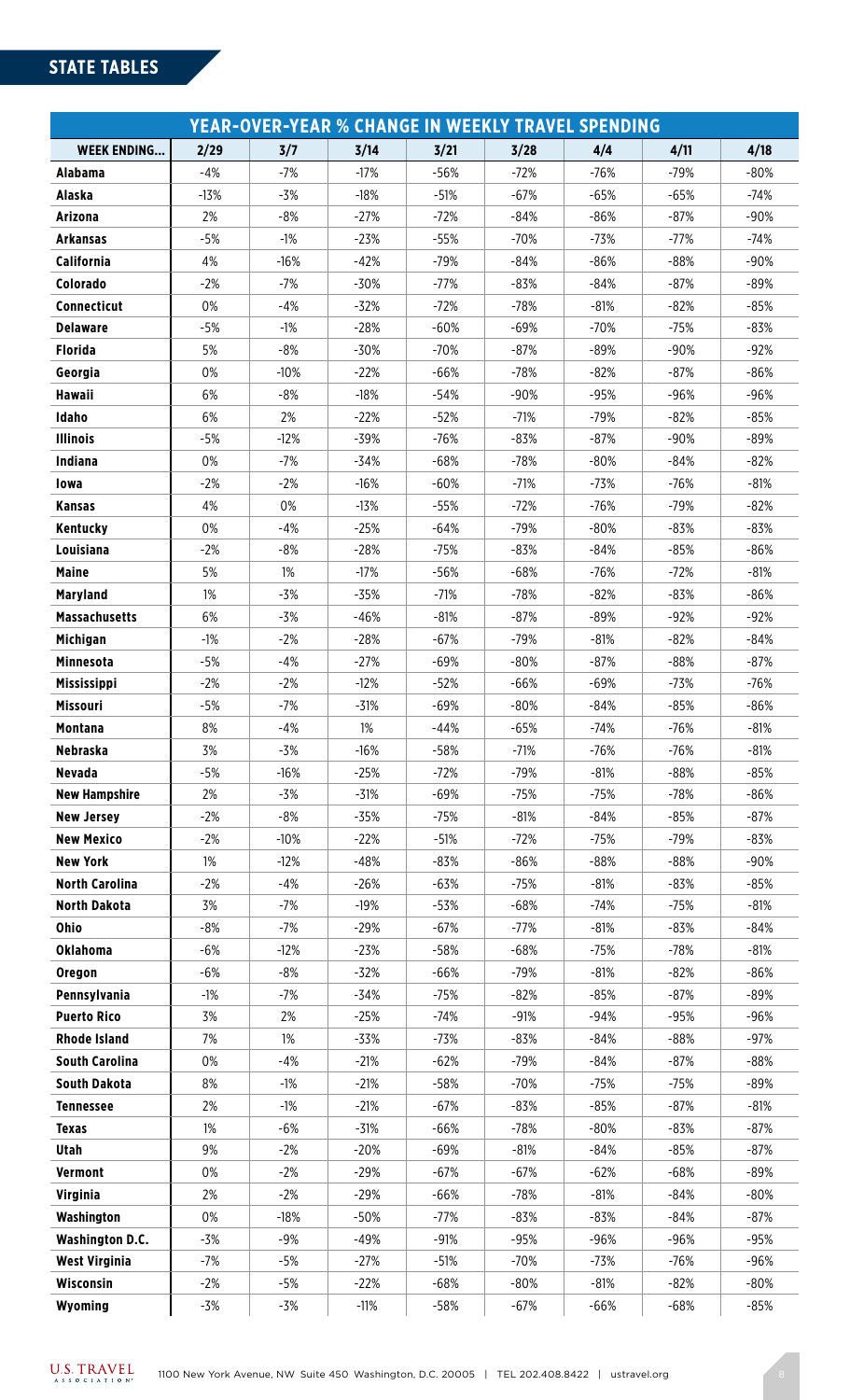| <b>YEAR-OVER-YEAR NET CHANGE IN WEEKLY FEDERAL TAX RETURNS (\$ MILLIONS)</b> |                |              |              |        |        |        |        |        |  |
|------------------------------------------------------------------------------|----------------|--------------|--------------|--------|--------|--------|--------|--------|--|
| <b>WEEK ENDING</b>                                                           | 2/29           | 3/7          | 3/14         | 3/21   | 3/28   | 4/4    | 4/11   | 4/18   |  |
| <b>Alabama</b>                                                               | $\mathbf 0$    | $-1$         | $-2$         | $-6$   | -8     | $-9$   | $-9$   | $-9$   |  |
| <b>Alaska</b>                                                                | $-1$           | $\mathbf 0$  | $-1$         | $-3$   | $-4$   | $-4$   | $-4$   | $-4$   |  |
| <b>Arizona</b>                                                               | 0              | $-2$         | -8           | $-21$  | -24    | $-25$  | $-26$  | $-27$  |  |
| <b>Arkansas</b>                                                              | $\mathbf 0$    | $\mathbf 0$  | $-2$         | $-5$   | $-7$   | $-7$   | $-7$   | $-7$   |  |
| California                                                                   | 8              | $-36$        | $-97$        | $-181$ | $-193$ | $-198$ | $-204$ | $-209$ |  |
| Colorado                                                                     | $-1$           | $-4$         | $-15$        | $-39$  | $-41$  | -43    | -44    | -45    |  |
| Connecticut                                                                  | $\mathbf 0$    | $-1$         | $-6$         | $-13$  | $-14$  | $-15$  | $-15$  | $-15$  |  |
| <b>Delaware</b>                                                              | $\mathbf 0$    | $\mathbf 0$  | $-1$         | $-3$   | $-3$   | $-3$   | $-3$   | $-4$   |  |
| <b>Florida</b>                                                               | $\overline{7}$ | $-12$        | $-44$        | $-104$ | $-130$ | $-134$ | $-136$ | $-139$ |  |
| Georgia                                                                      | $\mathbf 0$    | $-7$         | $-17$        | -50    | -60    | -63    | -67    | -66    |  |
| <b>Hawaii</b>                                                                | $\overline{2}$ | $-3$         | -8           | $-23$  | $-38$  | $-41$  | $-42$  | $-42$  |  |
| Idaho                                                                        | $\mathbf 0$    | $\mathbf 0$  | $-2$         | $-4$   | $-6$   | $-7$   | $-7$   | $-7$   |  |
| <b>Illinois</b>                                                              | $-4$           | $-11$        | $-36$        | $-70$  | $-76$  | $-81$  | $-84$  | $-82$  |  |
| Indiana                                                                      | 0              | $-1$         | $-6$         | $-12$  | $-13$  | $-14$  | $-15$  | $-14$  |  |
| lowa                                                                         | 0              | $\mathbf 0$  | $-2$         | $-6$   | $-7$   | $-7$   | $-7$   | -8     |  |
| <b>Kansas</b>                                                                | $\mathbf 0$    | $\mathbf 0$  | $-1$         | $-5$   | $-6$   | $-7$   | $-7$   | $-7$   |  |
| Kentucky                                                                     | $\mathbf 0$    | $-1$         | $-4$         | $-10$  | $-12$  | $-12$  | $-13$  | $-13$  |  |
| Louisiana                                                                    | 0              | $-1$         | $-4$         | $-11$  | $-13$  | $-13$  | $-13$  | $-13$  |  |
| <b>Maine</b>                                                                 | $\mathbf 0$    | $\mathbf 0$  | $-1$         | $-3$   | $-3$   | $-4$   | $-4$   | $-4$   |  |
| <b>Maryland</b>                                                              | $\mathbf{1}$   | $-1$         | $-14$        | $-28$  | $-31$  | $-33$  | $-33$  | $-35$  |  |
| <b>Massachusetts</b>                                                         | $\overline{2}$ | $-1$         | $-19$        | $-34$  | $-36$  | $-37$  | $-38$  | $-39$  |  |
| Michigan                                                                     | $\mathbf 0$    | $-1$         | $-11$        | $-26$  | $-31$  | $-32$  | $-33$  | $-34$  |  |
| <b>Minnesota</b>                                                             | $-2$           | $-2$         | $-12$        | $-32$  | $-37$  | $-40$  | $-41$  | $-40$  |  |
| <b>Mississippi</b>                                                           | 0              | $\mathbf 0$  | $-1$         | $-5$   | $-7$   | $-7$   | $-7$   | -8     |  |
| Missouri                                                                     | $-1$           | $-2$         | -8           | $-17$  | $-20$  | $-21$  | $-22$  | $-22$  |  |
| <b>Montana</b>                                                               | $\mathbf 0$    | $\mathbf 0$  | $\mathbf{0}$ | $-2$   | $-4$   | $-4$   | $-4$   | $-5$   |  |
| <b>Nebraska</b>                                                              | 0              | $\mathbf{0}$ | $-1$         | $-5$   | -6     | -6     | -6     | $-7$   |  |
| <b>Nevada</b>                                                                | $-3$           | $-9$         | $-15$        | $-43$  | $-47$  | $-49$  | $-54$  | $-52$  |  |
| <b>New Hampshire</b>                                                         | 0              | $\mathbf 0$  | $-1$         | $-3$   | $-3$   | $-3$   | $-4$   | $-4$   |  |
| <b>New Jersey</b>                                                            | $-1$           | -4           | $-18$        | $-38$  | -41    | $-43$  | -43    | -44    |  |
| <b>New Mexico</b>                                                            | $\pmb{0}$      | $-1$         | $-2$         | $-4$   | $-5$   | $-6$   | $-6$   | $-6$   |  |
| <b>New York</b>                                                              | $\mathbf{1}$   | $-17$        | $-70$        | $-123$ | $-126$ | $-132$ | $-131$ | $-135$ |  |
| <b>North Carolina</b>                                                        | $-1$           | $-2$         | $-10$        | $-24$  | $-28$  | $-31$  | $-32$  | $-32$  |  |
| <b>North Dakota</b>                                                          | $\pmb{0}$      | $\pmb{0}$    | $-1$         | $-2$   | $-3$   | $-3$   | $-3$   | $-3$   |  |
| Ohio                                                                         | $-3$           | $-2$         | $-11$        | $-25$  | $-29$  | $-31$  | $-32$  | $-32$  |  |
| <b>Oklahoma</b>                                                              | $-1$           | $-1$         | -3           | $-6$   | $-7$   | -8     | $-9$   | $-9$   |  |
| Oregon                                                                       | $-1$           | $-2$         | -8           | $-16$  | $-19$  | $-19$  | $-20$  | $-21$  |  |
| Pennsylvania                                                                 | $-1$           | $-3$         | $-16$        | $-35$  | $-39$  | $-40$  | $-41$  | $-42$  |  |
| <b>Puerto Rico</b>                                                           | 0              | $\mathbf 0$  | $-1$         | $-3$   | -4     | $-4$   | $-4$   | $-4$   |  |
| <b>Rhode Island</b>                                                          | $\pmb{0}$      | $\mathbf 0$  | $-1$         | $-3$   | $-3$   | $-3$   | $-3$   | $-4$   |  |
| <b>South Carolina</b>                                                        | 0              | $-1$         | $-3$         | $-10$  | $-13$  | $-14$  | $-15$  | $-15$  |  |
| South Dakota                                                                 | $\pmb{0}$      | $\pmb{0}$    | $-1$         | $-2$   | $-2$   | -3     | $-3$   | $-3$   |  |
| <b>Tennessee</b>                                                             | $\mathbf{1}$   | $\mathbf 0$  | $-7$         | $-24$  | $-29$  | $-30$  | $-31$  | $-29$  |  |
| <b>Texas</b>                                                                 | $\mathbf{1}$   | -8           | $-40$        | $-85$  | $-100$ | $-104$ | $-109$ | $-114$ |  |
| <b>Utah</b>                                                                  | $\mathbf{1}$   | $\mathbf 0$  | $-3$         | $-10$  | $-12$  | $-12$  | $-13$  | $-13$  |  |
| Vermont                                                                      | $\pmb{0}$      | $\mathbf 0$  | $-1$         | $-2$   | $-2$   | $-2$   | $-2$   | $-3$   |  |
| <b>Virginia</b>                                                              | $\mathbf{1}$   | $-1$         | $-10$        | $-23$  | $-27$  | $-28$  | $-29$  | $-28$  |  |
| Washington                                                                   | 0              | $-7$         | $-20$        | $-31$  | $-33$  | -34    | $-34$  | $-35$  |  |
| <b>Washington D.C.</b>                                                       | $-1$           | $-2$         | $-11$        | $-20$  | $-20$  | $-21$  | $-21$  | $-21$  |  |
| <b>West Virginia</b>                                                         | 0              | $\mathbf 0$  | $-1$         | $-2$   | $-3$   | $-3$   | $-3$   | $-4$   |  |
| Wisconsin                                                                    | $\pmb{0}$      | $-1$         | -4           | $-14$  | $-16$  | $-16$  | $-16$  | $-16$  |  |
| Wyoming                                                                      | $\pmb{0}$      | $\pmb{0}$    | 0            | $-2$   | $-3$   | $-3$   | $-3$   | $-4$   |  |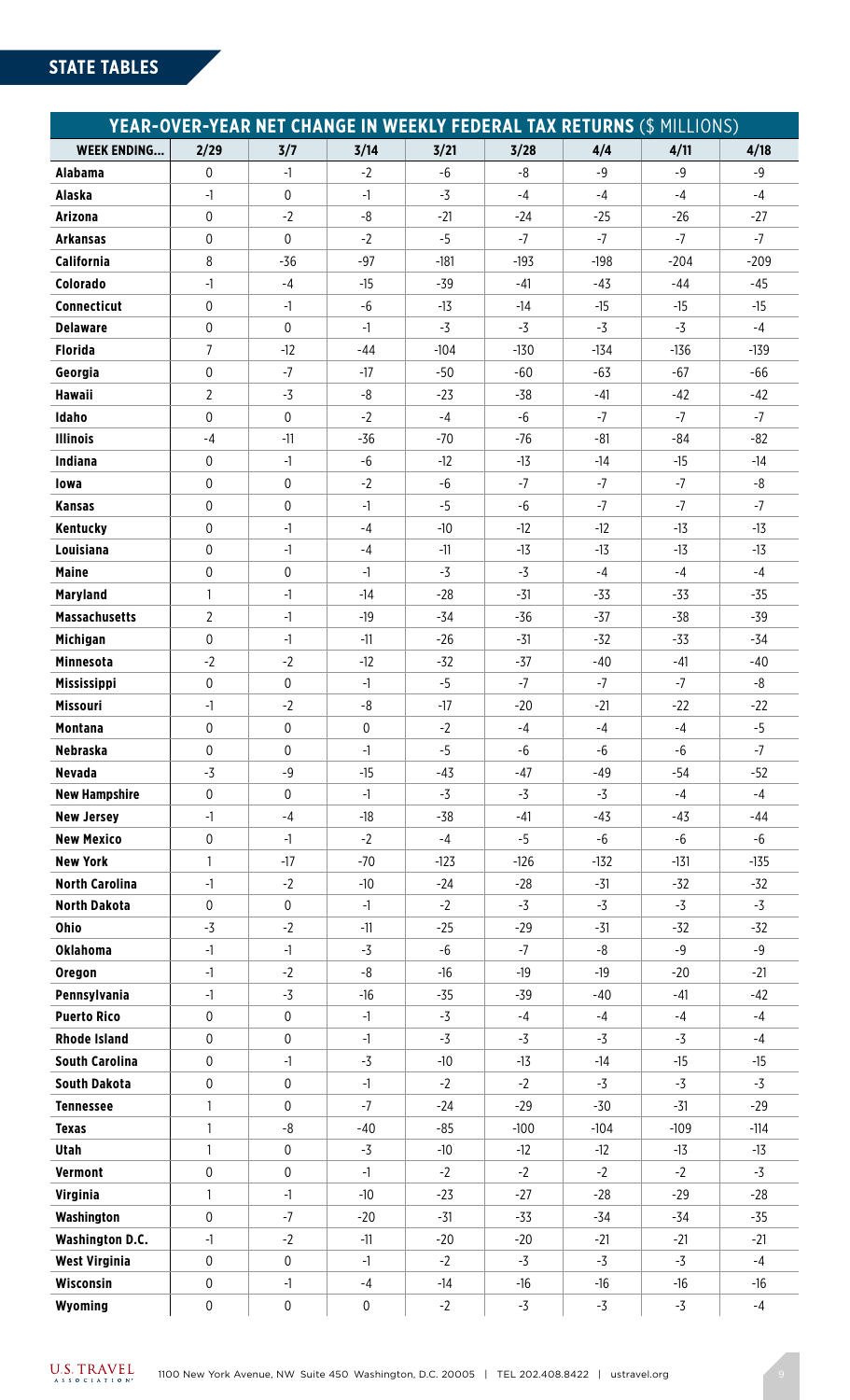| <b>WEEK ENDING</b><br>2/29<br>3/7<br>3/14<br>3/21<br>3/28<br>4/4<br>4/11<br>4/18<br>$-5$<br>$\mathbf 0$<br>$\mathbf 0$<br>$-3$<br>$-4$<br>$-4$<br>$-4$<br><b>Alabama</b><br>$-1$<br>$\mathbf 0$<br>$\pmb{0}$<br>$\mathbf 0$<br>$\mathbf 0$<br>$\mathbf 0$<br>$\mathbf 0$<br>$\mathbf 0$<br>$-1$<br><b>Alaska</b><br>$\mathbf 0$<br>$-9$<br>$-1$<br>$-3$<br>$-10$<br>$-11$<br>$-11$<br>$-11$<br>Arizona<br>$\pmb{0}$<br>$\mathbf 0$<br>$-1$<br>$-3$<br>$-4$<br>$-4$<br>$-4$<br>$-4$<br><b>Arkansas</b><br>$\overline{3}$<br>$-37$<br>California<br>$-14$<br>$-68$<br>$-73$<br>$-75$<br>$-77$<br>$-79$<br>$\mathbf 0$<br>$-9$<br>Colorado<br>$-1$<br>$-3$<br>-8<br>-8<br>-8<br>$-9$<br>$-9$<br>$-9$<br>Connecticut<br>0<br>$\mathbf 0$<br>$-4$<br>-8<br>$-9$<br>$-10$<br>$\mathbf 0$<br>$\mathbf 0$<br>$\mathbf 0$<br><b>Delaware</b><br>$\mathbf 0$<br>$\mathbf 0$<br>$\mathbf 0$<br>$\mathbf 0$<br>$\mathbf 0$<br>3<br><b>Florida</b><br>$-5$<br>$-18$<br>$-42$<br>$-52$<br>$-53$<br>$-54$<br>$-56$<br>$\pmb{0}$<br>$-2$<br>Georgia<br>$-5$<br>$-14$<br>$-16$<br>$-17$<br>$-18$<br>$-18$<br><b>Hawaii</b><br>$\mathbf{1}$<br>$-1$<br>$-4$<br>$-10$<br>$-17$<br>$-19$<br>$-19$<br>$-19$<br>Idaho<br>0<br>$\mathbf 0$<br>$-3$<br>$-3$<br>$-1$<br>$-2$<br>$-2$<br>-3<br><b>Illinois</b><br>$-1$<br>$-4$<br>$-12$<br>$-24$<br>$-26$<br>$-27$<br>$-28$<br>$-28$<br>$-3$<br>$-7$<br>$-7$<br>$-7$<br>Indiana<br>0<br>$-1$<br>$-6$<br>$-6$<br>$\mathbf 0$<br>$-5$<br>$-5$<br>$-6$<br>$\mathbf 0$<br>$-4$<br>$-5$<br>$-1$<br>lowa<br>0<br>$\pmb{0}$<br>$-3$<br>$-4$<br>$-4$<br>$-4$<br>$-4$<br><b>Kansas</b><br>$-1$<br>$\mathbf 0$<br>Kentucky<br>$\pmb{0}$<br>$-2$<br>$-4$<br>$-5$<br>$-5$<br>$-6$<br>-6<br>$\mathbf 0$<br>$-6$<br>$-7$<br>Louisiana<br>$-1$<br>$-2$<br>$-6$<br>-6<br>$-6$<br>$-2$<br>$-2$<br><b>Maine</b><br>0<br>$\pmb{0}$<br>$\pmb{0}$<br>$-2$<br>$-2$<br>$-2$<br>$\mathbf 0$<br>$-9$<br>$-11$<br><b>Maryland</b><br>$\mathbf 0$<br>$-4$<br>$-10$<br>$-10$<br>$-10$<br><b>Massachusetts</b><br>$\pmb{0}$<br>$\mathbf{1}$<br>$-6$<br>$-11$<br>$-12$<br>$-12$<br>$-12$<br>$-12$<br>$\mathbf 0$<br>$\boldsymbol{0}$<br>$-6$<br>$-14$<br>$-16$<br>$-17$<br>$-17$<br>$-17$<br><b>Michigan</b><br>$-5$<br><b>Minnesota</b><br>$-1$<br>$-1$<br>$-12$<br>$-15$<br>$-15$<br>$-15$<br>$-14$<br>$-5$<br>0<br>$\mathbf 0$<br>$-5$<br>$-5$<br>Mississippi<br>$-1$<br>$-4$<br>$-5$<br>$-7$<br>$\pmb{0}$<br>$-7$<br>$-7$<br>$-7$<br><b>Missouri</b><br>$-1$<br>$-3$<br>$-6$<br>0<br>0<br>$\pmb{0}$<br>$-1$<br>$-1$<br>$-1$<br>$-1$<br>$-1$<br><b>Montana</b><br><b>Nebraska</b><br>0<br>$\pmb{0}$<br>$\mathbf{0}$<br>$-2$<br>$-3$<br>$-2$<br>$-2$<br>$-2$<br><b>Nevada</b><br>$-3$<br>$-1$<br>$-5$<br>$-14$<br>$-15$<br>$-16$<br>$-17$<br>$-17$<br>$\mathbf 0$<br>$\pmb{0}$<br>$\mathsf{0}$<br>$\mathbf 0$<br>$\mathbf 0$<br>$\mathbf 0$<br><b>New Hampshire</b><br>$\pmb{0}$<br>$\mathbf 0$<br><b>New Jersey</b><br>0<br>$-2$<br>$-7$<br>$-14$<br>$-15$<br>$-16$<br>$-16$<br>$-17$<br>$-5$<br><b>New Mexico</b><br>$\pmb{0}$<br>$-1$<br>$-3$<br>$-4$<br>$-5$<br>$-5$<br>-1<br><b>New York</b><br>$\mathbf 0$<br>$-5$<br>$-38$<br>$-20$<br>$-35$<br>$-36$<br>$-37$<br>$-37$<br><b>North Carolina</b><br>0<br>$-1$<br>$-5$<br>$-11$<br>$-15$<br>$-15$<br>$-15$<br>$-13$<br><b>North Dakota</b><br>$\pmb{0}$<br>0<br>0<br>$-1$<br>$-1$<br>$-1$<br>$-1$<br>$-1$<br>$-5$<br>Ohio<br>$-1$<br>$-1$<br>$-12$<br>$-14$<br>$-15$<br>$-15$<br>$-15$<br><b>Oklahoma</b><br>0<br>$-1$<br>$-5$<br>$-5$<br>$-5$<br>$-2$<br>$-4$<br>$-5$<br>$\mathbf 0$<br>$-3$<br>$-3$<br>$-3$<br>0<br>$-1$<br>$-3$<br>$-3$<br>Oregon<br>$\mathbf 0$<br>$-7$<br>Pennsylvania<br>$-1$<br>$-15$<br>$-17$<br>$-17$<br>$-18$<br>$-18$<br><b>Puerto Rico</b><br>0<br>$\pmb{0}$<br>$\mathbf 0$<br>$\mathbf 0$<br>$\pmb{0}$<br>0<br>$\overline{0}$<br>$\mathbf 0$<br><b>Rhode Island</b><br>0<br>0<br>0<br>$-1$<br>$-1$<br>$-1$<br>$-1$<br>$-1$<br><b>South Carolina</b><br>$\mathbf 0$<br>$-1$<br>$-3$<br>-8<br>$-9$<br>$-10$<br>$-11$<br>$-11$<br><b>South Dakota</b><br>0<br>$\pmb{0}$<br>$\mathbf 0$<br>$-1$<br>$-2$<br>$-1$<br>$-1$<br>$-1$<br>0<br>0<br>$-3$<br>$-11$<br>$-13$<br>$-14$<br>$-14$<br>$-13$<br><b>Tennessee</b><br>$\pmb{0}$<br>$-3$<br>$-38$<br>$-13$<br>$-28$<br>$-33$<br>$-34$<br>$-36$<br><b>Texas</b><br>$\mathbf{1}$<br>$\mathbf 0$<br>$-5$<br>-6<br>$-6$<br>$-6$<br>$-6$<br>Utah<br>$-1$<br>$\mathbf 0$<br>0<br>Vermont<br>0<br>$-1$<br>$-1$<br>$-1$<br>$-1$<br>$-1$<br>$\mathbf 0$<br>$\pmb{0}$<br>Virginia<br>$-12$<br>$-12$<br>$-13$<br>$-12$<br>$-4$<br>$-10$<br>0<br>-8<br>Washington<br>$-2$<br>-4<br>-7<br>-7<br>$-7$<br>$-7$<br><b>Washington D.C.</b><br>$\mathbf 0$<br>0<br>$\mathsf{0}$<br>$\boldsymbol{0}$<br>0<br>$\mathbf 0$<br>0<br>$\mathbf 0$<br>$-3$<br>$-3$<br><b>West Virginia</b><br>0<br>$\mathbf 0$<br>$-1$<br>$-2$<br>$-3$<br>$-4$<br>Wisconsin<br>$\pmb{0}$<br>$\mathbf 0$<br>-8<br>-8<br>-8<br>$-2$<br>$-7$<br>-8<br>Wyoming<br>$\pmb{0}$<br>0<br>0<br>$-1$<br>$-1$<br>$-1$<br>$-1$<br>$-1$ |  |  | <b>YEAR-OVER-YEAR NET CHANGE IN WEEKLY STATE TAX REVENUE (\$ MILLIONS)</b> |  |  |
|----------------------------------------------------------------------------------------------------------------------------------------------------------------------------------------------------------------------------------------------------------------------------------------------------------------------------------------------------------------------------------------------------------------------------------------------------------------------------------------------------------------------------------------------------------------------------------------------------------------------------------------------------------------------------------------------------------------------------------------------------------------------------------------------------------------------------------------------------------------------------------------------------------------------------------------------------------------------------------------------------------------------------------------------------------------------------------------------------------------------------------------------------------------------------------------------------------------------------------------------------------------------------------------------------------------------------------------------------------------------------------------------------------------------------------------------------------------------------------------------------------------------------------------------------------------------------------------------------------------------------------------------------------------------------------------------------------------------------------------------------------------------------------------------------------------------------------------------------------------------------------------------------------------------------------------------------------------------------------------------------------------------------------------------------------------------------------------------------------------------------------------------------------------------------------------------------------------------------------------------------------------------------------------------------------------------------------------------------------------------------------------------------------------------------------------------------------------------------------------------------------------------------------------------------------------------------------------------------------------------------------------------------------------------------------------------------------------------------------------------------------------------------------------------------------------------------------------------------------------------------------------------------------------------------------------------------------------------------------------------------------------------------------------------------------------------------------------------------------------------------------------------------------------------------------------------------------------------------------------------------------------------------------------------------------------------------------------------------------------------------------------------------------------------------------------------------------------------------------------------------------------------------------------------------------------------------------------------------------------------------------------------------------------------------------------------------------------------------------------------------------------------------------------------------------------------------------------------------------------------------------------------------------------------------------------------------------------------------------------------------------------------------------------------------------------------------------------------------------------------------------------------------------------------------------------------------------------------------------------------------------------------------------------------------------------------------------------------------------------------------------------------------------------------------------------------------------------------------------------------------------------------------------------------------------------------------------------------------------------------------------------------------------------------------------------------------------------------------------------------------------------------------------------------------------------------------------------------------------------------------------------------------------------------------------------------------------------------------------------------------------|--|--|----------------------------------------------------------------------------|--|--|
|                                                                                                                                                                                                                                                                                                                                                                                                                                                                                                                                                                                                                                                                                                                                                                                                                                                                                                                                                                                                                                                                                                                                                                                                                                                                                                                                                                                                                                                                                                                                                                                                                                                                                                                                                                                                                                                                                                                                                                                                                                                                                                                                                                                                                                                                                                                                                                                                                                                                                                                                                                                                                                                                                                                                                                                                                                                                                                                                                                                                                                                                                                                                                                                                                                                                                                                                                                                                                                                                                                                                                                                                                                                                                                                                                                                                                                                                                                                                                                                                                                                                                                                                                                                                                                                                                                                                                                                                                                                                                                                                                                                                                                                                                                                                                                                                                                                                                                                                                                                                          |  |  |                                                                            |  |  |
|                                                                                                                                                                                                                                                                                                                                                                                                                                                                                                                                                                                                                                                                                                                                                                                                                                                                                                                                                                                                                                                                                                                                                                                                                                                                                                                                                                                                                                                                                                                                                                                                                                                                                                                                                                                                                                                                                                                                                                                                                                                                                                                                                                                                                                                                                                                                                                                                                                                                                                                                                                                                                                                                                                                                                                                                                                                                                                                                                                                                                                                                                                                                                                                                                                                                                                                                                                                                                                                                                                                                                                                                                                                                                                                                                                                                                                                                                                                                                                                                                                                                                                                                                                                                                                                                                                                                                                                                                                                                                                                                                                                                                                                                                                                                                                                                                                                                                                                                                                                                          |  |  |                                                                            |  |  |
|                                                                                                                                                                                                                                                                                                                                                                                                                                                                                                                                                                                                                                                                                                                                                                                                                                                                                                                                                                                                                                                                                                                                                                                                                                                                                                                                                                                                                                                                                                                                                                                                                                                                                                                                                                                                                                                                                                                                                                                                                                                                                                                                                                                                                                                                                                                                                                                                                                                                                                                                                                                                                                                                                                                                                                                                                                                                                                                                                                                                                                                                                                                                                                                                                                                                                                                                                                                                                                                                                                                                                                                                                                                                                                                                                                                                                                                                                                                                                                                                                                                                                                                                                                                                                                                                                                                                                                                                                                                                                                                                                                                                                                                                                                                                                                                                                                                                                                                                                                                                          |  |  |                                                                            |  |  |
|                                                                                                                                                                                                                                                                                                                                                                                                                                                                                                                                                                                                                                                                                                                                                                                                                                                                                                                                                                                                                                                                                                                                                                                                                                                                                                                                                                                                                                                                                                                                                                                                                                                                                                                                                                                                                                                                                                                                                                                                                                                                                                                                                                                                                                                                                                                                                                                                                                                                                                                                                                                                                                                                                                                                                                                                                                                                                                                                                                                                                                                                                                                                                                                                                                                                                                                                                                                                                                                                                                                                                                                                                                                                                                                                                                                                                                                                                                                                                                                                                                                                                                                                                                                                                                                                                                                                                                                                                                                                                                                                                                                                                                                                                                                                                                                                                                                                                                                                                                                                          |  |  |                                                                            |  |  |
|                                                                                                                                                                                                                                                                                                                                                                                                                                                                                                                                                                                                                                                                                                                                                                                                                                                                                                                                                                                                                                                                                                                                                                                                                                                                                                                                                                                                                                                                                                                                                                                                                                                                                                                                                                                                                                                                                                                                                                                                                                                                                                                                                                                                                                                                                                                                                                                                                                                                                                                                                                                                                                                                                                                                                                                                                                                                                                                                                                                                                                                                                                                                                                                                                                                                                                                                                                                                                                                                                                                                                                                                                                                                                                                                                                                                                                                                                                                                                                                                                                                                                                                                                                                                                                                                                                                                                                                                                                                                                                                                                                                                                                                                                                                                                                                                                                                                                                                                                                                                          |  |  |                                                                            |  |  |
|                                                                                                                                                                                                                                                                                                                                                                                                                                                                                                                                                                                                                                                                                                                                                                                                                                                                                                                                                                                                                                                                                                                                                                                                                                                                                                                                                                                                                                                                                                                                                                                                                                                                                                                                                                                                                                                                                                                                                                                                                                                                                                                                                                                                                                                                                                                                                                                                                                                                                                                                                                                                                                                                                                                                                                                                                                                                                                                                                                                                                                                                                                                                                                                                                                                                                                                                                                                                                                                                                                                                                                                                                                                                                                                                                                                                                                                                                                                                                                                                                                                                                                                                                                                                                                                                                                                                                                                                                                                                                                                                                                                                                                                                                                                                                                                                                                                                                                                                                                                                          |  |  |                                                                            |  |  |
|                                                                                                                                                                                                                                                                                                                                                                                                                                                                                                                                                                                                                                                                                                                                                                                                                                                                                                                                                                                                                                                                                                                                                                                                                                                                                                                                                                                                                                                                                                                                                                                                                                                                                                                                                                                                                                                                                                                                                                                                                                                                                                                                                                                                                                                                                                                                                                                                                                                                                                                                                                                                                                                                                                                                                                                                                                                                                                                                                                                                                                                                                                                                                                                                                                                                                                                                                                                                                                                                                                                                                                                                                                                                                                                                                                                                                                                                                                                                                                                                                                                                                                                                                                                                                                                                                                                                                                                                                                                                                                                                                                                                                                                                                                                                                                                                                                                                                                                                                                                                          |  |  |                                                                            |  |  |
|                                                                                                                                                                                                                                                                                                                                                                                                                                                                                                                                                                                                                                                                                                                                                                                                                                                                                                                                                                                                                                                                                                                                                                                                                                                                                                                                                                                                                                                                                                                                                                                                                                                                                                                                                                                                                                                                                                                                                                                                                                                                                                                                                                                                                                                                                                                                                                                                                                                                                                                                                                                                                                                                                                                                                                                                                                                                                                                                                                                                                                                                                                                                                                                                                                                                                                                                                                                                                                                                                                                                                                                                                                                                                                                                                                                                                                                                                                                                                                                                                                                                                                                                                                                                                                                                                                                                                                                                                                                                                                                                                                                                                                                                                                                                                                                                                                                                                                                                                                                                          |  |  |                                                                            |  |  |
|                                                                                                                                                                                                                                                                                                                                                                                                                                                                                                                                                                                                                                                                                                                                                                                                                                                                                                                                                                                                                                                                                                                                                                                                                                                                                                                                                                                                                                                                                                                                                                                                                                                                                                                                                                                                                                                                                                                                                                                                                                                                                                                                                                                                                                                                                                                                                                                                                                                                                                                                                                                                                                                                                                                                                                                                                                                                                                                                                                                                                                                                                                                                                                                                                                                                                                                                                                                                                                                                                                                                                                                                                                                                                                                                                                                                                                                                                                                                                                                                                                                                                                                                                                                                                                                                                                                                                                                                                                                                                                                                                                                                                                                                                                                                                                                                                                                                                                                                                                                                          |  |  |                                                                            |  |  |
|                                                                                                                                                                                                                                                                                                                                                                                                                                                                                                                                                                                                                                                                                                                                                                                                                                                                                                                                                                                                                                                                                                                                                                                                                                                                                                                                                                                                                                                                                                                                                                                                                                                                                                                                                                                                                                                                                                                                                                                                                                                                                                                                                                                                                                                                                                                                                                                                                                                                                                                                                                                                                                                                                                                                                                                                                                                                                                                                                                                                                                                                                                                                                                                                                                                                                                                                                                                                                                                                                                                                                                                                                                                                                                                                                                                                                                                                                                                                                                                                                                                                                                                                                                                                                                                                                                                                                                                                                                                                                                                                                                                                                                                                                                                                                                                                                                                                                                                                                                                                          |  |  |                                                                            |  |  |
|                                                                                                                                                                                                                                                                                                                                                                                                                                                                                                                                                                                                                                                                                                                                                                                                                                                                                                                                                                                                                                                                                                                                                                                                                                                                                                                                                                                                                                                                                                                                                                                                                                                                                                                                                                                                                                                                                                                                                                                                                                                                                                                                                                                                                                                                                                                                                                                                                                                                                                                                                                                                                                                                                                                                                                                                                                                                                                                                                                                                                                                                                                                                                                                                                                                                                                                                                                                                                                                                                                                                                                                                                                                                                                                                                                                                                                                                                                                                                                                                                                                                                                                                                                                                                                                                                                                                                                                                                                                                                                                                                                                                                                                                                                                                                                                                                                                                                                                                                                                                          |  |  |                                                                            |  |  |
|                                                                                                                                                                                                                                                                                                                                                                                                                                                                                                                                                                                                                                                                                                                                                                                                                                                                                                                                                                                                                                                                                                                                                                                                                                                                                                                                                                                                                                                                                                                                                                                                                                                                                                                                                                                                                                                                                                                                                                                                                                                                                                                                                                                                                                                                                                                                                                                                                                                                                                                                                                                                                                                                                                                                                                                                                                                                                                                                                                                                                                                                                                                                                                                                                                                                                                                                                                                                                                                                                                                                                                                                                                                                                                                                                                                                                                                                                                                                                                                                                                                                                                                                                                                                                                                                                                                                                                                                                                                                                                                                                                                                                                                                                                                                                                                                                                                                                                                                                                                                          |  |  |                                                                            |  |  |
|                                                                                                                                                                                                                                                                                                                                                                                                                                                                                                                                                                                                                                                                                                                                                                                                                                                                                                                                                                                                                                                                                                                                                                                                                                                                                                                                                                                                                                                                                                                                                                                                                                                                                                                                                                                                                                                                                                                                                                                                                                                                                                                                                                                                                                                                                                                                                                                                                                                                                                                                                                                                                                                                                                                                                                                                                                                                                                                                                                                                                                                                                                                                                                                                                                                                                                                                                                                                                                                                                                                                                                                                                                                                                                                                                                                                                                                                                                                                                                                                                                                                                                                                                                                                                                                                                                                                                                                                                                                                                                                                                                                                                                                                                                                                                                                                                                                                                                                                                                                                          |  |  |                                                                            |  |  |
|                                                                                                                                                                                                                                                                                                                                                                                                                                                                                                                                                                                                                                                                                                                                                                                                                                                                                                                                                                                                                                                                                                                                                                                                                                                                                                                                                                                                                                                                                                                                                                                                                                                                                                                                                                                                                                                                                                                                                                                                                                                                                                                                                                                                                                                                                                                                                                                                                                                                                                                                                                                                                                                                                                                                                                                                                                                                                                                                                                                                                                                                                                                                                                                                                                                                                                                                                                                                                                                                                                                                                                                                                                                                                                                                                                                                                                                                                                                                                                                                                                                                                                                                                                                                                                                                                                                                                                                                                                                                                                                                                                                                                                                                                                                                                                                                                                                                                                                                                                                                          |  |  |                                                                            |  |  |
|                                                                                                                                                                                                                                                                                                                                                                                                                                                                                                                                                                                                                                                                                                                                                                                                                                                                                                                                                                                                                                                                                                                                                                                                                                                                                                                                                                                                                                                                                                                                                                                                                                                                                                                                                                                                                                                                                                                                                                                                                                                                                                                                                                                                                                                                                                                                                                                                                                                                                                                                                                                                                                                                                                                                                                                                                                                                                                                                                                                                                                                                                                                                                                                                                                                                                                                                                                                                                                                                                                                                                                                                                                                                                                                                                                                                                                                                                                                                                                                                                                                                                                                                                                                                                                                                                                                                                                                                                                                                                                                                                                                                                                                                                                                                                                                                                                                                                                                                                                                                          |  |  |                                                                            |  |  |
|                                                                                                                                                                                                                                                                                                                                                                                                                                                                                                                                                                                                                                                                                                                                                                                                                                                                                                                                                                                                                                                                                                                                                                                                                                                                                                                                                                                                                                                                                                                                                                                                                                                                                                                                                                                                                                                                                                                                                                                                                                                                                                                                                                                                                                                                                                                                                                                                                                                                                                                                                                                                                                                                                                                                                                                                                                                                                                                                                                                                                                                                                                                                                                                                                                                                                                                                                                                                                                                                                                                                                                                                                                                                                                                                                                                                                                                                                                                                                                                                                                                                                                                                                                                                                                                                                                                                                                                                                                                                                                                                                                                                                                                                                                                                                                                                                                                                                                                                                                                                          |  |  |                                                                            |  |  |
|                                                                                                                                                                                                                                                                                                                                                                                                                                                                                                                                                                                                                                                                                                                                                                                                                                                                                                                                                                                                                                                                                                                                                                                                                                                                                                                                                                                                                                                                                                                                                                                                                                                                                                                                                                                                                                                                                                                                                                                                                                                                                                                                                                                                                                                                                                                                                                                                                                                                                                                                                                                                                                                                                                                                                                                                                                                                                                                                                                                                                                                                                                                                                                                                                                                                                                                                                                                                                                                                                                                                                                                                                                                                                                                                                                                                                                                                                                                                                                                                                                                                                                                                                                                                                                                                                                                                                                                                                                                                                                                                                                                                                                                                                                                                                                                                                                                                                                                                                                                                          |  |  |                                                                            |  |  |
|                                                                                                                                                                                                                                                                                                                                                                                                                                                                                                                                                                                                                                                                                                                                                                                                                                                                                                                                                                                                                                                                                                                                                                                                                                                                                                                                                                                                                                                                                                                                                                                                                                                                                                                                                                                                                                                                                                                                                                                                                                                                                                                                                                                                                                                                                                                                                                                                                                                                                                                                                                                                                                                                                                                                                                                                                                                                                                                                                                                                                                                                                                                                                                                                                                                                                                                                                                                                                                                                                                                                                                                                                                                                                                                                                                                                                                                                                                                                                                                                                                                                                                                                                                                                                                                                                                                                                                                                                                                                                                                                                                                                                                                                                                                                                                                                                                                                                                                                                                                                          |  |  |                                                                            |  |  |
|                                                                                                                                                                                                                                                                                                                                                                                                                                                                                                                                                                                                                                                                                                                                                                                                                                                                                                                                                                                                                                                                                                                                                                                                                                                                                                                                                                                                                                                                                                                                                                                                                                                                                                                                                                                                                                                                                                                                                                                                                                                                                                                                                                                                                                                                                                                                                                                                                                                                                                                                                                                                                                                                                                                                                                                                                                                                                                                                                                                                                                                                                                                                                                                                                                                                                                                                                                                                                                                                                                                                                                                                                                                                                                                                                                                                                                                                                                                                                                                                                                                                                                                                                                                                                                                                                                                                                                                                                                                                                                                                                                                                                                                                                                                                                                                                                                                                                                                                                                                                          |  |  |                                                                            |  |  |
|                                                                                                                                                                                                                                                                                                                                                                                                                                                                                                                                                                                                                                                                                                                                                                                                                                                                                                                                                                                                                                                                                                                                                                                                                                                                                                                                                                                                                                                                                                                                                                                                                                                                                                                                                                                                                                                                                                                                                                                                                                                                                                                                                                                                                                                                                                                                                                                                                                                                                                                                                                                                                                                                                                                                                                                                                                                                                                                                                                                                                                                                                                                                                                                                                                                                                                                                                                                                                                                                                                                                                                                                                                                                                                                                                                                                                                                                                                                                                                                                                                                                                                                                                                                                                                                                                                                                                                                                                                                                                                                                                                                                                                                                                                                                                                                                                                                                                                                                                                                                          |  |  |                                                                            |  |  |
|                                                                                                                                                                                                                                                                                                                                                                                                                                                                                                                                                                                                                                                                                                                                                                                                                                                                                                                                                                                                                                                                                                                                                                                                                                                                                                                                                                                                                                                                                                                                                                                                                                                                                                                                                                                                                                                                                                                                                                                                                                                                                                                                                                                                                                                                                                                                                                                                                                                                                                                                                                                                                                                                                                                                                                                                                                                                                                                                                                                                                                                                                                                                                                                                                                                                                                                                                                                                                                                                                                                                                                                                                                                                                                                                                                                                                                                                                                                                                                                                                                                                                                                                                                                                                                                                                                                                                                                                                                                                                                                                                                                                                                                                                                                                                                                                                                                                                                                                                                                                          |  |  |                                                                            |  |  |
|                                                                                                                                                                                                                                                                                                                                                                                                                                                                                                                                                                                                                                                                                                                                                                                                                                                                                                                                                                                                                                                                                                                                                                                                                                                                                                                                                                                                                                                                                                                                                                                                                                                                                                                                                                                                                                                                                                                                                                                                                                                                                                                                                                                                                                                                                                                                                                                                                                                                                                                                                                                                                                                                                                                                                                                                                                                                                                                                                                                                                                                                                                                                                                                                                                                                                                                                                                                                                                                                                                                                                                                                                                                                                                                                                                                                                                                                                                                                                                                                                                                                                                                                                                                                                                                                                                                                                                                                                                                                                                                                                                                                                                                                                                                                                                                                                                                                                                                                                                                                          |  |  |                                                                            |  |  |
|                                                                                                                                                                                                                                                                                                                                                                                                                                                                                                                                                                                                                                                                                                                                                                                                                                                                                                                                                                                                                                                                                                                                                                                                                                                                                                                                                                                                                                                                                                                                                                                                                                                                                                                                                                                                                                                                                                                                                                                                                                                                                                                                                                                                                                                                                                                                                                                                                                                                                                                                                                                                                                                                                                                                                                                                                                                                                                                                                                                                                                                                                                                                                                                                                                                                                                                                                                                                                                                                                                                                                                                                                                                                                                                                                                                                                                                                                                                                                                                                                                                                                                                                                                                                                                                                                                                                                                                                                                                                                                                                                                                                                                                                                                                                                                                                                                                                                                                                                                                                          |  |  |                                                                            |  |  |
|                                                                                                                                                                                                                                                                                                                                                                                                                                                                                                                                                                                                                                                                                                                                                                                                                                                                                                                                                                                                                                                                                                                                                                                                                                                                                                                                                                                                                                                                                                                                                                                                                                                                                                                                                                                                                                                                                                                                                                                                                                                                                                                                                                                                                                                                                                                                                                                                                                                                                                                                                                                                                                                                                                                                                                                                                                                                                                                                                                                                                                                                                                                                                                                                                                                                                                                                                                                                                                                                                                                                                                                                                                                                                                                                                                                                                                                                                                                                                                                                                                                                                                                                                                                                                                                                                                                                                                                                                                                                                                                                                                                                                                                                                                                                                                                                                                                                                                                                                                                                          |  |  |                                                                            |  |  |
|                                                                                                                                                                                                                                                                                                                                                                                                                                                                                                                                                                                                                                                                                                                                                                                                                                                                                                                                                                                                                                                                                                                                                                                                                                                                                                                                                                                                                                                                                                                                                                                                                                                                                                                                                                                                                                                                                                                                                                                                                                                                                                                                                                                                                                                                                                                                                                                                                                                                                                                                                                                                                                                                                                                                                                                                                                                                                                                                                                                                                                                                                                                                                                                                                                                                                                                                                                                                                                                                                                                                                                                                                                                                                                                                                                                                                                                                                                                                                                                                                                                                                                                                                                                                                                                                                                                                                                                                                                                                                                                                                                                                                                                                                                                                                                                                                                                                                                                                                                                                          |  |  |                                                                            |  |  |
|                                                                                                                                                                                                                                                                                                                                                                                                                                                                                                                                                                                                                                                                                                                                                                                                                                                                                                                                                                                                                                                                                                                                                                                                                                                                                                                                                                                                                                                                                                                                                                                                                                                                                                                                                                                                                                                                                                                                                                                                                                                                                                                                                                                                                                                                                                                                                                                                                                                                                                                                                                                                                                                                                                                                                                                                                                                                                                                                                                                                                                                                                                                                                                                                                                                                                                                                                                                                                                                                                                                                                                                                                                                                                                                                                                                                                                                                                                                                                                                                                                                                                                                                                                                                                                                                                                                                                                                                                                                                                                                                                                                                                                                                                                                                                                                                                                                                                                                                                                                                          |  |  |                                                                            |  |  |
|                                                                                                                                                                                                                                                                                                                                                                                                                                                                                                                                                                                                                                                                                                                                                                                                                                                                                                                                                                                                                                                                                                                                                                                                                                                                                                                                                                                                                                                                                                                                                                                                                                                                                                                                                                                                                                                                                                                                                                                                                                                                                                                                                                                                                                                                                                                                                                                                                                                                                                                                                                                                                                                                                                                                                                                                                                                                                                                                                                                                                                                                                                                                                                                                                                                                                                                                                                                                                                                                                                                                                                                                                                                                                                                                                                                                                                                                                                                                                                                                                                                                                                                                                                                                                                                                                                                                                                                                                                                                                                                                                                                                                                                                                                                                                                                                                                                                                                                                                                                                          |  |  |                                                                            |  |  |
|                                                                                                                                                                                                                                                                                                                                                                                                                                                                                                                                                                                                                                                                                                                                                                                                                                                                                                                                                                                                                                                                                                                                                                                                                                                                                                                                                                                                                                                                                                                                                                                                                                                                                                                                                                                                                                                                                                                                                                                                                                                                                                                                                                                                                                                                                                                                                                                                                                                                                                                                                                                                                                                                                                                                                                                                                                                                                                                                                                                                                                                                                                                                                                                                                                                                                                                                                                                                                                                                                                                                                                                                                                                                                                                                                                                                                                                                                                                                                                                                                                                                                                                                                                                                                                                                                                                                                                                                                                                                                                                                                                                                                                                                                                                                                                                                                                                                                                                                                                                                          |  |  |                                                                            |  |  |
|                                                                                                                                                                                                                                                                                                                                                                                                                                                                                                                                                                                                                                                                                                                                                                                                                                                                                                                                                                                                                                                                                                                                                                                                                                                                                                                                                                                                                                                                                                                                                                                                                                                                                                                                                                                                                                                                                                                                                                                                                                                                                                                                                                                                                                                                                                                                                                                                                                                                                                                                                                                                                                                                                                                                                                                                                                                                                                                                                                                                                                                                                                                                                                                                                                                                                                                                                                                                                                                                                                                                                                                                                                                                                                                                                                                                                                                                                                                                                                                                                                                                                                                                                                                                                                                                                                                                                                                                                                                                                                                                                                                                                                                                                                                                                                                                                                                                                                                                                                                                          |  |  |                                                                            |  |  |
|                                                                                                                                                                                                                                                                                                                                                                                                                                                                                                                                                                                                                                                                                                                                                                                                                                                                                                                                                                                                                                                                                                                                                                                                                                                                                                                                                                                                                                                                                                                                                                                                                                                                                                                                                                                                                                                                                                                                                                                                                                                                                                                                                                                                                                                                                                                                                                                                                                                                                                                                                                                                                                                                                                                                                                                                                                                                                                                                                                                                                                                                                                                                                                                                                                                                                                                                                                                                                                                                                                                                                                                                                                                                                                                                                                                                                                                                                                                                                                                                                                                                                                                                                                                                                                                                                                                                                                                                                                                                                                                                                                                                                                                                                                                                                                                                                                                                                                                                                                                                          |  |  |                                                                            |  |  |
|                                                                                                                                                                                                                                                                                                                                                                                                                                                                                                                                                                                                                                                                                                                                                                                                                                                                                                                                                                                                                                                                                                                                                                                                                                                                                                                                                                                                                                                                                                                                                                                                                                                                                                                                                                                                                                                                                                                                                                                                                                                                                                                                                                                                                                                                                                                                                                                                                                                                                                                                                                                                                                                                                                                                                                                                                                                                                                                                                                                                                                                                                                                                                                                                                                                                                                                                                                                                                                                                                                                                                                                                                                                                                                                                                                                                                                                                                                                                                                                                                                                                                                                                                                                                                                                                                                                                                                                                                                                                                                                                                                                                                                                                                                                                                                                                                                                                                                                                                                                                          |  |  |                                                                            |  |  |
|                                                                                                                                                                                                                                                                                                                                                                                                                                                                                                                                                                                                                                                                                                                                                                                                                                                                                                                                                                                                                                                                                                                                                                                                                                                                                                                                                                                                                                                                                                                                                                                                                                                                                                                                                                                                                                                                                                                                                                                                                                                                                                                                                                                                                                                                                                                                                                                                                                                                                                                                                                                                                                                                                                                                                                                                                                                                                                                                                                                                                                                                                                                                                                                                                                                                                                                                                                                                                                                                                                                                                                                                                                                                                                                                                                                                                                                                                                                                                                                                                                                                                                                                                                                                                                                                                                                                                                                                                                                                                                                                                                                                                                                                                                                                                                                                                                                                                                                                                                                                          |  |  |                                                                            |  |  |
|                                                                                                                                                                                                                                                                                                                                                                                                                                                                                                                                                                                                                                                                                                                                                                                                                                                                                                                                                                                                                                                                                                                                                                                                                                                                                                                                                                                                                                                                                                                                                                                                                                                                                                                                                                                                                                                                                                                                                                                                                                                                                                                                                                                                                                                                                                                                                                                                                                                                                                                                                                                                                                                                                                                                                                                                                                                                                                                                                                                                                                                                                                                                                                                                                                                                                                                                                                                                                                                                                                                                                                                                                                                                                                                                                                                                                                                                                                                                                                                                                                                                                                                                                                                                                                                                                                                                                                                                                                                                                                                                                                                                                                                                                                                                                                                                                                                                                                                                                                                                          |  |  |                                                                            |  |  |
|                                                                                                                                                                                                                                                                                                                                                                                                                                                                                                                                                                                                                                                                                                                                                                                                                                                                                                                                                                                                                                                                                                                                                                                                                                                                                                                                                                                                                                                                                                                                                                                                                                                                                                                                                                                                                                                                                                                                                                                                                                                                                                                                                                                                                                                                                                                                                                                                                                                                                                                                                                                                                                                                                                                                                                                                                                                                                                                                                                                                                                                                                                                                                                                                                                                                                                                                                                                                                                                                                                                                                                                                                                                                                                                                                                                                                                                                                                                                                                                                                                                                                                                                                                                                                                                                                                                                                                                                                                                                                                                                                                                                                                                                                                                                                                                                                                                                                                                                                                                                          |  |  |                                                                            |  |  |
|                                                                                                                                                                                                                                                                                                                                                                                                                                                                                                                                                                                                                                                                                                                                                                                                                                                                                                                                                                                                                                                                                                                                                                                                                                                                                                                                                                                                                                                                                                                                                                                                                                                                                                                                                                                                                                                                                                                                                                                                                                                                                                                                                                                                                                                                                                                                                                                                                                                                                                                                                                                                                                                                                                                                                                                                                                                                                                                                                                                                                                                                                                                                                                                                                                                                                                                                                                                                                                                                                                                                                                                                                                                                                                                                                                                                                                                                                                                                                                                                                                                                                                                                                                                                                                                                                                                                                                                                                                                                                                                                                                                                                                                                                                                                                                                                                                                                                                                                                                                                          |  |  |                                                                            |  |  |
|                                                                                                                                                                                                                                                                                                                                                                                                                                                                                                                                                                                                                                                                                                                                                                                                                                                                                                                                                                                                                                                                                                                                                                                                                                                                                                                                                                                                                                                                                                                                                                                                                                                                                                                                                                                                                                                                                                                                                                                                                                                                                                                                                                                                                                                                                                                                                                                                                                                                                                                                                                                                                                                                                                                                                                                                                                                                                                                                                                                                                                                                                                                                                                                                                                                                                                                                                                                                                                                                                                                                                                                                                                                                                                                                                                                                                                                                                                                                                                                                                                                                                                                                                                                                                                                                                                                                                                                                                                                                                                                                                                                                                                                                                                                                                                                                                                                                                                                                                                                                          |  |  |                                                                            |  |  |
|                                                                                                                                                                                                                                                                                                                                                                                                                                                                                                                                                                                                                                                                                                                                                                                                                                                                                                                                                                                                                                                                                                                                                                                                                                                                                                                                                                                                                                                                                                                                                                                                                                                                                                                                                                                                                                                                                                                                                                                                                                                                                                                                                                                                                                                                                                                                                                                                                                                                                                                                                                                                                                                                                                                                                                                                                                                                                                                                                                                                                                                                                                                                                                                                                                                                                                                                                                                                                                                                                                                                                                                                                                                                                                                                                                                                                                                                                                                                                                                                                                                                                                                                                                                                                                                                                                                                                                                                                                                                                                                                                                                                                                                                                                                                                                                                                                                                                                                                                                                                          |  |  |                                                                            |  |  |
|                                                                                                                                                                                                                                                                                                                                                                                                                                                                                                                                                                                                                                                                                                                                                                                                                                                                                                                                                                                                                                                                                                                                                                                                                                                                                                                                                                                                                                                                                                                                                                                                                                                                                                                                                                                                                                                                                                                                                                                                                                                                                                                                                                                                                                                                                                                                                                                                                                                                                                                                                                                                                                                                                                                                                                                                                                                                                                                                                                                                                                                                                                                                                                                                                                                                                                                                                                                                                                                                                                                                                                                                                                                                                                                                                                                                                                                                                                                                                                                                                                                                                                                                                                                                                                                                                                                                                                                                                                                                                                                                                                                                                                                                                                                                                                                                                                                                                                                                                                                                          |  |  |                                                                            |  |  |
|                                                                                                                                                                                                                                                                                                                                                                                                                                                                                                                                                                                                                                                                                                                                                                                                                                                                                                                                                                                                                                                                                                                                                                                                                                                                                                                                                                                                                                                                                                                                                                                                                                                                                                                                                                                                                                                                                                                                                                                                                                                                                                                                                                                                                                                                                                                                                                                                                                                                                                                                                                                                                                                                                                                                                                                                                                                                                                                                                                                                                                                                                                                                                                                                                                                                                                                                                                                                                                                                                                                                                                                                                                                                                                                                                                                                                                                                                                                                                                                                                                                                                                                                                                                                                                                                                                                                                                                                                                                                                                                                                                                                                                                                                                                                                                                                                                                                                                                                                                                                          |  |  |                                                                            |  |  |
|                                                                                                                                                                                                                                                                                                                                                                                                                                                                                                                                                                                                                                                                                                                                                                                                                                                                                                                                                                                                                                                                                                                                                                                                                                                                                                                                                                                                                                                                                                                                                                                                                                                                                                                                                                                                                                                                                                                                                                                                                                                                                                                                                                                                                                                                                                                                                                                                                                                                                                                                                                                                                                                                                                                                                                                                                                                                                                                                                                                                                                                                                                                                                                                                                                                                                                                                                                                                                                                                                                                                                                                                                                                                                                                                                                                                                                                                                                                                                                                                                                                                                                                                                                                                                                                                                                                                                                                                                                                                                                                                                                                                                                                                                                                                                                                                                                                                                                                                                                                                          |  |  |                                                                            |  |  |
|                                                                                                                                                                                                                                                                                                                                                                                                                                                                                                                                                                                                                                                                                                                                                                                                                                                                                                                                                                                                                                                                                                                                                                                                                                                                                                                                                                                                                                                                                                                                                                                                                                                                                                                                                                                                                                                                                                                                                                                                                                                                                                                                                                                                                                                                                                                                                                                                                                                                                                                                                                                                                                                                                                                                                                                                                                                                                                                                                                                                                                                                                                                                                                                                                                                                                                                                                                                                                                                                                                                                                                                                                                                                                                                                                                                                                                                                                                                                                                                                                                                                                                                                                                                                                                                                                                                                                                                                                                                                                                                                                                                                                                                                                                                                                                                                                                                                                                                                                                                                          |  |  |                                                                            |  |  |
|                                                                                                                                                                                                                                                                                                                                                                                                                                                                                                                                                                                                                                                                                                                                                                                                                                                                                                                                                                                                                                                                                                                                                                                                                                                                                                                                                                                                                                                                                                                                                                                                                                                                                                                                                                                                                                                                                                                                                                                                                                                                                                                                                                                                                                                                                                                                                                                                                                                                                                                                                                                                                                                                                                                                                                                                                                                                                                                                                                                                                                                                                                                                                                                                                                                                                                                                                                                                                                                                                                                                                                                                                                                                                                                                                                                                                                                                                                                                                                                                                                                                                                                                                                                                                                                                                                                                                                                                                                                                                                                                                                                                                                                                                                                                                                                                                                                                                                                                                                                                          |  |  |                                                                            |  |  |
|                                                                                                                                                                                                                                                                                                                                                                                                                                                                                                                                                                                                                                                                                                                                                                                                                                                                                                                                                                                                                                                                                                                                                                                                                                                                                                                                                                                                                                                                                                                                                                                                                                                                                                                                                                                                                                                                                                                                                                                                                                                                                                                                                                                                                                                                                                                                                                                                                                                                                                                                                                                                                                                                                                                                                                                                                                                                                                                                                                                                                                                                                                                                                                                                                                                                                                                                                                                                                                                                                                                                                                                                                                                                                                                                                                                                                                                                                                                                                                                                                                                                                                                                                                                                                                                                                                                                                                                                                                                                                                                                                                                                                                                                                                                                                                                                                                                                                                                                                                                                          |  |  |                                                                            |  |  |
|                                                                                                                                                                                                                                                                                                                                                                                                                                                                                                                                                                                                                                                                                                                                                                                                                                                                                                                                                                                                                                                                                                                                                                                                                                                                                                                                                                                                                                                                                                                                                                                                                                                                                                                                                                                                                                                                                                                                                                                                                                                                                                                                                                                                                                                                                                                                                                                                                                                                                                                                                                                                                                                                                                                                                                                                                                                                                                                                                                                                                                                                                                                                                                                                                                                                                                                                                                                                                                                                                                                                                                                                                                                                                                                                                                                                                                                                                                                                                                                                                                                                                                                                                                                                                                                                                                                                                                                                                                                                                                                                                                                                                                                                                                                                                                                                                                                                                                                                                                                                          |  |  |                                                                            |  |  |
|                                                                                                                                                                                                                                                                                                                                                                                                                                                                                                                                                                                                                                                                                                                                                                                                                                                                                                                                                                                                                                                                                                                                                                                                                                                                                                                                                                                                                                                                                                                                                                                                                                                                                                                                                                                                                                                                                                                                                                                                                                                                                                                                                                                                                                                                                                                                                                                                                                                                                                                                                                                                                                                                                                                                                                                                                                                                                                                                                                                                                                                                                                                                                                                                                                                                                                                                                                                                                                                                                                                                                                                                                                                                                                                                                                                                                                                                                                                                                                                                                                                                                                                                                                                                                                                                                                                                                                                                                                                                                                                                                                                                                                                                                                                                                                                                                                                                                                                                                                                                          |  |  |                                                                            |  |  |
|                                                                                                                                                                                                                                                                                                                                                                                                                                                                                                                                                                                                                                                                                                                                                                                                                                                                                                                                                                                                                                                                                                                                                                                                                                                                                                                                                                                                                                                                                                                                                                                                                                                                                                                                                                                                                                                                                                                                                                                                                                                                                                                                                                                                                                                                                                                                                                                                                                                                                                                                                                                                                                                                                                                                                                                                                                                                                                                                                                                                                                                                                                                                                                                                                                                                                                                                                                                                                                                                                                                                                                                                                                                                                                                                                                                                                                                                                                                                                                                                                                                                                                                                                                                                                                                                                                                                                                                                                                                                                                                                                                                                                                                                                                                                                                                                                                                                                                                                                                                                          |  |  |                                                                            |  |  |
|                                                                                                                                                                                                                                                                                                                                                                                                                                                                                                                                                                                                                                                                                                                                                                                                                                                                                                                                                                                                                                                                                                                                                                                                                                                                                                                                                                                                                                                                                                                                                                                                                                                                                                                                                                                                                                                                                                                                                                                                                                                                                                                                                                                                                                                                                                                                                                                                                                                                                                                                                                                                                                                                                                                                                                                                                                                                                                                                                                                                                                                                                                                                                                                                                                                                                                                                                                                                                                                                                                                                                                                                                                                                                                                                                                                                                                                                                                                                                                                                                                                                                                                                                                                                                                                                                                                                                                                                                                                                                                                                                                                                                                                                                                                                                                                                                                                                                                                                                                                                          |  |  |                                                                            |  |  |
|                                                                                                                                                                                                                                                                                                                                                                                                                                                                                                                                                                                                                                                                                                                                                                                                                                                                                                                                                                                                                                                                                                                                                                                                                                                                                                                                                                                                                                                                                                                                                                                                                                                                                                                                                                                                                                                                                                                                                                                                                                                                                                                                                                                                                                                                                                                                                                                                                                                                                                                                                                                                                                                                                                                                                                                                                                                                                                                                                                                                                                                                                                                                                                                                                                                                                                                                                                                                                                                                                                                                                                                                                                                                                                                                                                                                                                                                                                                                                                                                                                                                                                                                                                                                                                                                                                                                                                                                                                                                                                                                                                                                                                                                                                                                                                                                                                                                                                                                                                                                          |  |  |                                                                            |  |  |
|                                                                                                                                                                                                                                                                                                                                                                                                                                                                                                                                                                                                                                                                                                                                                                                                                                                                                                                                                                                                                                                                                                                                                                                                                                                                                                                                                                                                                                                                                                                                                                                                                                                                                                                                                                                                                                                                                                                                                                                                                                                                                                                                                                                                                                                                                                                                                                                                                                                                                                                                                                                                                                                                                                                                                                                                                                                                                                                                                                                                                                                                                                                                                                                                                                                                                                                                                                                                                                                                                                                                                                                                                                                                                                                                                                                                                                                                                                                                                                                                                                                                                                                                                                                                                                                                                                                                                                                                                                                                                                                                                                                                                                                                                                                                                                                                                                                                                                                                                                                                          |  |  |                                                                            |  |  |
|                                                                                                                                                                                                                                                                                                                                                                                                                                                                                                                                                                                                                                                                                                                                                                                                                                                                                                                                                                                                                                                                                                                                                                                                                                                                                                                                                                                                                                                                                                                                                                                                                                                                                                                                                                                                                                                                                                                                                                                                                                                                                                                                                                                                                                                                                                                                                                                                                                                                                                                                                                                                                                                                                                                                                                                                                                                                                                                                                                                                                                                                                                                                                                                                                                                                                                                                                                                                                                                                                                                                                                                                                                                                                                                                                                                                                                                                                                                                                                                                                                                                                                                                                                                                                                                                                                                                                                                                                                                                                                                                                                                                                                                                                                                                                                                                                                                                                                                                                                                                          |  |  |                                                                            |  |  |
|                                                                                                                                                                                                                                                                                                                                                                                                                                                                                                                                                                                                                                                                                                                                                                                                                                                                                                                                                                                                                                                                                                                                                                                                                                                                                                                                                                                                                                                                                                                                                                                                                                                                                                                                                                                                                                                                                                                                                                                                                                                                                                                                                                                                                                                                                                                                                                                                                                                                                                                                                                                                                                                                                                                                                                                                                                                                                                                                                                                                                                                                                                                                                                                                                                                                                                                                                                                                                                                                                                                                                                                                                                                                                                                                                                                                                                                                                                                                                                                                                                                                                                                                                                                                                                                                                                                                                                                                                                                                                                                                                                                                                                                                                                                                                                                                                                                                                                                                                                                                          |  |  |                                                                            |  |  |
|                                                                                                                                                                                                                                                                                                                                                                                                                                                                                                                                                                                                                                                                                                                                                                                                                                                                                                                                                                                                                                                                                                                                                                                                                                                                                                                                                                                                                                                                                                                                                                                                                                                                                                                                                                                                                                                                                                                                                                                                                                                                                                                                                                                                                                                                                                                                                                                                                                                                                                                                                                                                                                                                                                                                                                                                                                                                                                                                                                                                                                                                                                                                                                                                                                                                                                                                                                                                                                                                                                                                                                                                                                                                                                                                                                                                                                                                                                                                                                                                                                                                                                                                                                                                                                                                                                                                                                                                                                                                                                                                                                                                                                                                                                                                                                                                                                                                                                                                                                                                          |  |  |                                                                            |  |  |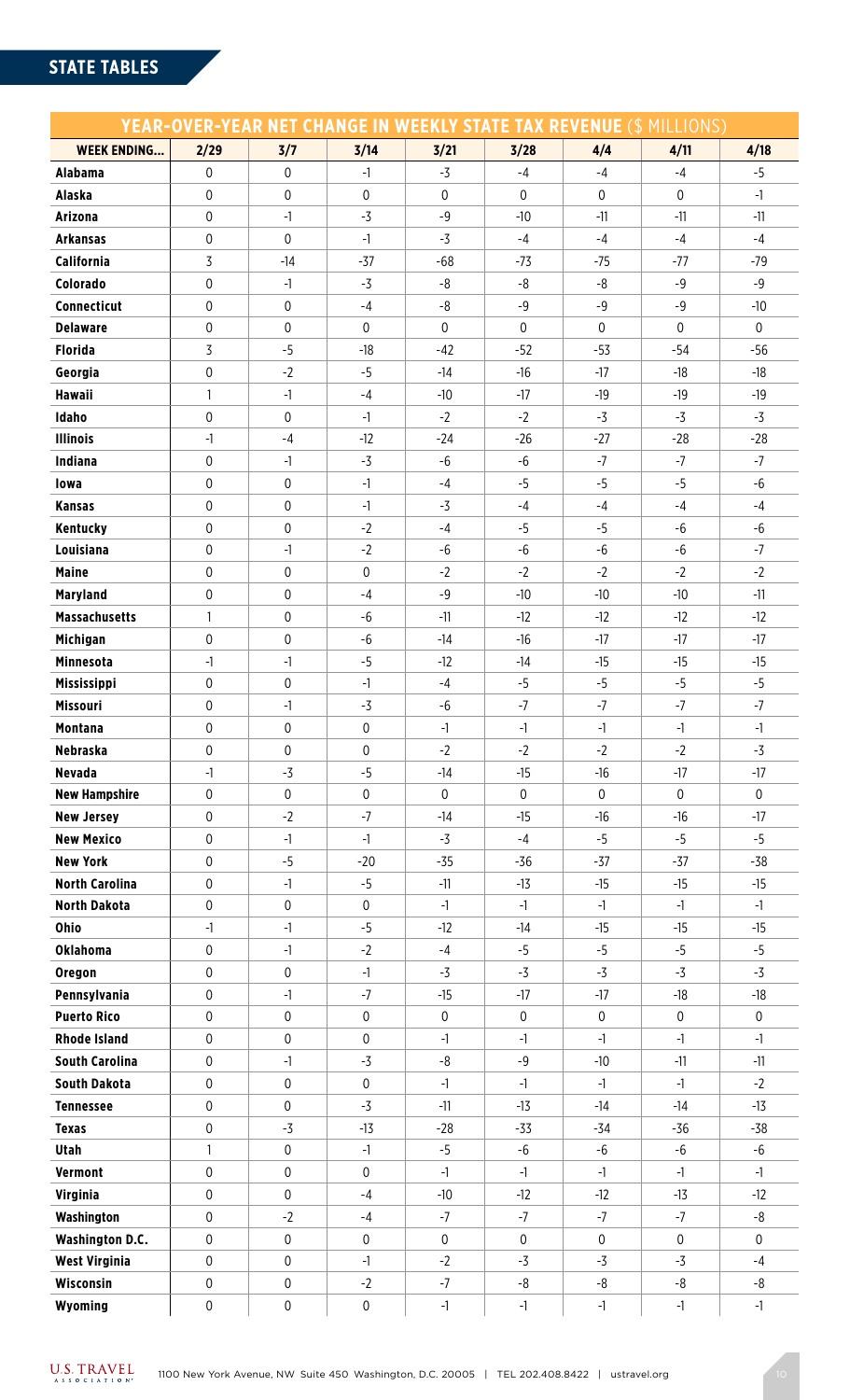### **STATE TABLES**

|                        | <b>YEAR-OVER-YEAR NET CHANGE IN LOCAL TOTAL TAX REVENUE (\$ MILLIONS)</b> |      |                  |                  |             |       |             |             |  |
|------------------------|---------------------------------------------------------------------------|------|------------------|------------------|-------------|-------|-------------|-------------|--|
| <b>WEEK ENDING</b>     | 2/29                                                                      | 3/7  | 3/14             | 3/21             | 3/28        | 4/4   | 4/11        | 4/18        |  |
| <b>Alabama</b>         | 0                                                                         | 0    | $\pmb{0}$        | $-2$             | $-2$        | $-2$  | $-2$        | $-2$        |  |
| <b>Alaska</b>          | 0                                                                         | 0    | $\mathbf 0$      | $-1$             | $-1$        | $-1$  | $-1$        | $-1$        |  |
| <b>Arizona</b>         | 0                                                                         | $-1$ | $-2$             | $-5$             | $-6$        | -6    | $-6$        | $-6$        |  |
| <b>Arkansas</b>        | 0                                                                         | 0    | $-1$             | $-1$             | $-2$        | $-2$  | $-2$        | $-2$        |  |
| California             | $\overline{2}$                                                            | $-9$ | $-23$            | $-43$            | $-46$       | $-47$ | $-49$       | $-50$       |  |
| Colorado               | 0                                                                         | $-1$ | $-2$             | $-6$             | $-7$        | $-7$  | $-7$        | $-7$        |  |
| Connecticut            | 0                                                                         | 0    | $-1$             | $-2$             | $-2$        | $-2$  | $-2$        | $-2$        |  |
| <b>Delaware</b>        | 0                                                                         | 0    | 0                | 0                | $\mathsf 0$ | 0     | $\mathbf 0$ | $\mathbf 0$ |  |
| <b>Florida</b>         | $\overline{2}$                                                            | $-3$ | $-13$            | $-30$            | $-37$       | $-38$ | $-39$       | $-40$       |  |
| Georgia                | 0                                                                         | $-1$ | $-3$             | -8               | $-9$        | $-10$ | $-10$       | $-10$       |  |
| <b>Hawaii</b>          | 0                                                                         | 0    | $-1$             | $-2$             | $-4$        | $-4$  | $-4$        | $-4$        |  |
| Idaho                  | 0                                                                         | 0    | 0                | $\mathbf 0$      | $-1$        | $-1$  | $-1$        | $-1$        |  |
| <b>Illinois</b>        | $-1$                                                                      | $-2$ | $-5$             | $-10$            | $-11$       | $-12$ | $-12$       | $-12$       |  |
| Indiana                | 0                                                                         | 0    | $-1$             | $-2$             | $-3$        | $-3$  | $-3$        | $-3$        |  |
| lowa                   | 0                                                                         | 0    | 0                | $-1$             | $-1$        | $-1$  | $-1$        | $-1$        |  |
| <b>Kansas</b>          | 0                                                                         | 0    | 0                | $-1$             | $-1$        | $-1$  | $-1$        | $-2$        |  |
| Kentucky               | 0                                                                         | 0    | $-1$             | $-1$             | $-2$        | $-2$  | $-2$        | $-2$        |  |
| Louisiana              | $\pmb{0}$                                                                 | 0    | $-1$             | $-3$             | $-3$        | $-3$  | $-3$        | $-3$        |  |
| <b>Maine</b>           | 0                                                                         | 0    | 0                | $-1$             | $-1$        | $-1$  | $-1$        | $-1$        |  |
| <b>Maryland</b>        | 0                                                                         | 0    | $-3$             | $-6$             | $-7$        | $-7$  | -8          | -8          |  |
| <b>Massachusetts</b>   | 0                                                                         | 0    | $-4$             | $-7$             | $-7$        | $-7$  | $-7$        | $-7$        |  |
| Michigan               | 0                                                                         | 0    | $-1$             | $-3$             | $-3$        | $-3$  | $-3$        | $-3$        |  |
| <b>Minnesota</b>       | 0                                                                         | 0    | $-2$             | $-5$             | $-6$        | -6    | $-6$        | $-6$        |  |
| <b>Mississippi</b>     | 0                                                                         | 0    | 0                | $-1$             | $-2$        | $-2$  | $-2$        | $-2$        |  |
| Missouri               | 0                                                                         | 0    | $-1$             | $-3$             | $-3$        | $-4$  | $-4$        | $-4$        |  |
| <b>Montana</b>         | $\mathbf 0$                                                               | 0    | $\mathbf 0$      | $\mathbf 0$      | $\mathsf 0$ | -1    | $-1$        | $-1$        |  |
| <b>Nebraska</b>        | 0                                                                         | 0    | $\mathbf{0}$     | $-1$             | $-1$        | $-1$  | $-1$        | $-1$        |  |
| <b>Nevada</b>          | $-1$                                                                      | $-3$ | $-5$             | $-14$            | $-16$       | $-16$ | $-18$       | $-17$       |  |
| <b>New Hampshire</b>   | 0                                                                         | 0    | $\boldsymbol{0}$ | $-1$             | $-1$        | $-1$  | $-1$        | $-1$        |  |
| <b>New Jersey</b>      | 0                                                                         | $-1$ | $-4$             | -8               | $-9$        | $-9$  | $-9$        | $-9$        |  |
| <b>New Mexico</b>      | 0                                                                         | 0    | $\pmb{0}$        | $-1$             | $-1$        | $-1$  | -1          | $-1$        |  |
| <b>New York</b>        | 0                                                                         | -8   | $-31$            | $-54$            | $-56$       | $-58$ | $-58$       | $-60$       |  |
| <b>North Carolina</b>  | $\pmb{0}$                                                                 | 0    | $-3$             | $-7$             | -8          | $-9$  | $-9$        | $-9$        |  |
| <b>North Dakota</b>    | $\pmb{0}$                                                                 | 0    | $-1$             | $-2$             | $-2$        | $-2$  | $-2$        | $-2$        |  |
| Ohio                   | $-1$                                                                      | $-1$ | $-3$             | $-7$             | -8          | $-9$  | $-9$        | $-9$        |  |
| <b>Oklahoma</b>        | $\pmb{0}$                                                                 | 0    | $-1$             | $-2$             | $-2$        | $-3$  | $-3$        | $-3$        |  |
| Oregon                 | $\pmb{0}$                                                                 | 0    | $-1$             | $-2$             | $-2$        | $-2$  | $-3$        | $-3$        |  |
| Pennsylvania           | 0                                                                         | $-1$ | $-3$             | $-7$             | -8          | -8    | -8          | -8          |  |
| <b>Puerto Rico</b>     | $\pmb{0}$                                                                 | 0    | $-2$             | $-5$             | -6          | -6    | $-6$        | $-6$        |  |
| <b>Rhode Island</b>    | $\pmb{0}$                                                                 | 0    | 0                | $\mathbf 0$      | $\pmb{0}$   | 0     | $\mathbf 0$ | $\pmb{0}$   |  |
| <b>South Carolina</b>  | $\pmb{0}$                                                                 | 0    | -1               | $-4$             | $-5$        | $-5$  | $-5$        | $-5$        |  |
| <b>South Dakota</b>    | $\pmb{0}$                                                                 | 0    | 0                | $\mathbf 0$      | $-1$        | $-1$  | $-1$        | $-1$        |  |
| <b>Tennessee</b>       | $\pmb{0}$                                                                 | 0    | $-2$             | $-6$             | $-7$        | $-7$  | $-7$        | $-7$        |  |
| <b>Texas</b>           | 0                                                                         | $-2$ | $-8$             | $-18$            | $-21$       | $-22$ | $-23$       | $-24$       |  |
| Utah                   | 0                                                                         | 0    | $-1$             | $-2$             | $-2$        | $-2$  | $-2$        | $-2$        |  |
| Vermont                | $\pmb{0}$                                                                 | 0    | $\mathbf 0$      | $-1$             | $-1$        | $-1$  | $-1$        | $-1$        |  |
| Virginia               | $\boldsymbol{0}$                                                          | 0    | $-3$             | $-6$             | -8          | -8    | -8          | -8          |  |
| Washington             | 0                                                                         | $-1$ | $-3$             | $-4$             | $-4$        | $-4$  | $-4$        | $-4$        |  |
| <b>Washington D.C.</b> | 0                                                                         | $-1$ | $-6$             | $-11$            | $-12$       | $-12$ | $-12$       | $-12$       |  |
| West Virginia          | $\boldsymbol{0}$                                                          | 0    | $\boldsymbol{0}$ | $\boldsymbol{0}$ | $-1$        | $-1$  | $-1$        | $-1$        |  |
| Wisconsin              | 0                                                                         | 0    | $-1$             | $-2$             | -3          | $-3$  | $-3$        | $-3$        |  |
| Wyoming                | 0                                                                         | 0    | 0                | $-1$             | $-1$        | $-1$  | $-1$        | $-1$        |  |